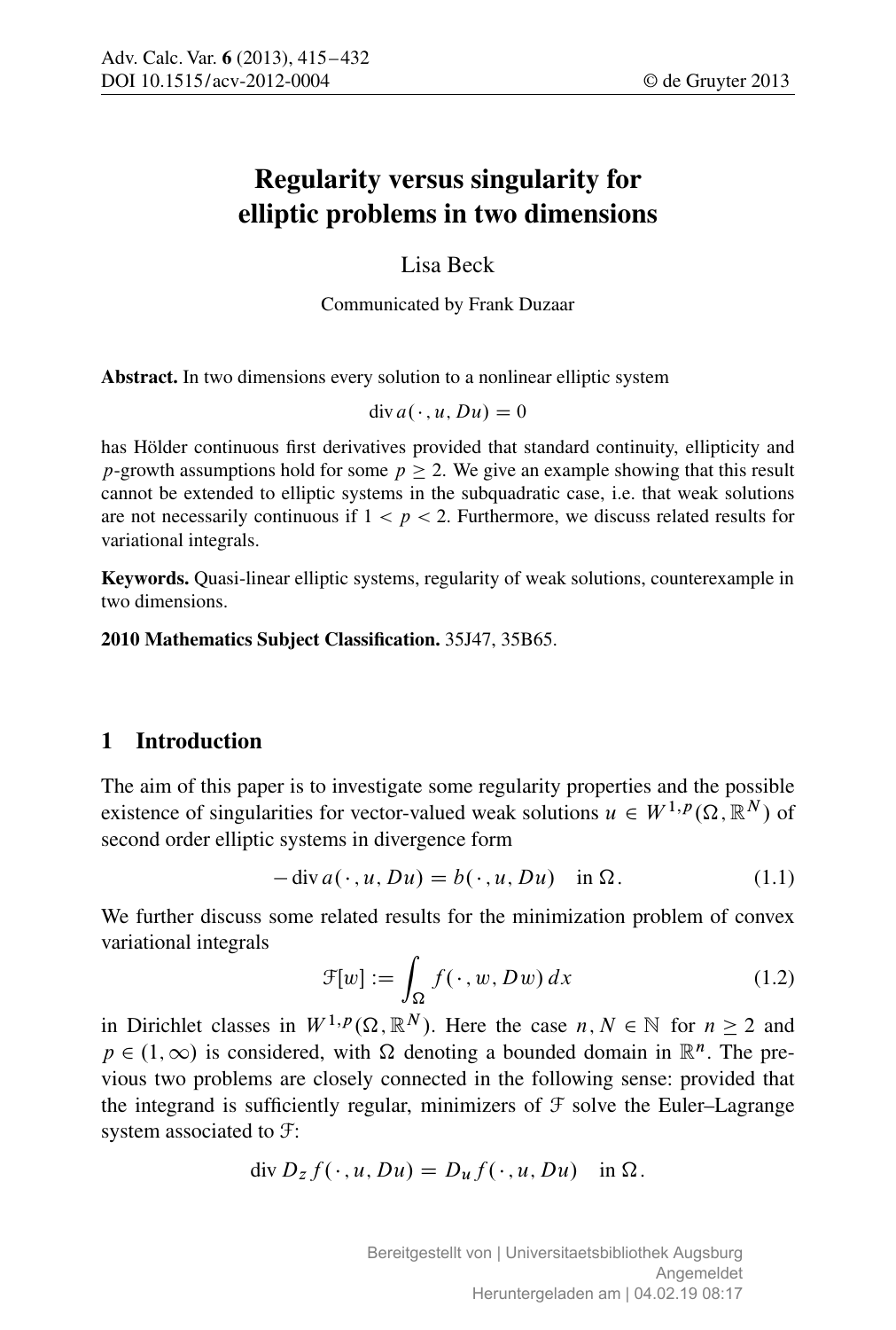Nevertheless, exploiting the fact that the minimizer is a solution to the Euler– Lagrange system does often not lead to the desired results since this approach cannot distinguish between minimizers and extremals. Therefore, the regularity of weak solutions and of minimizers has to be discussed separately to a large extend. Various, by now classical results are available in the literature and helped to establish a quite general regularity theory for both the scalar  $(N = 1)$  and the vectorial  $(N > 1)$  case. Furthermore, several counterexamples to full regularity were constructed in the vectorial case. In what follows, we give a short description of the known regularity theory and study its consequences, but also its limits for the twodimensional case  $n = 2$ . We then demonstrate how regularity and smoothness of solutions depend on the integrability exponent p.

We begin with a short overview on existing regularity results (for more details and an extensive list of references we recommend Mingione's invitation to the dark side [24]), supposing always that the coefficients or the integrands are sufficiently regular and that they satisfy suitable assumptions (see  $(1.3)$ ) and  $(1.4)$ below). Since the fundamental papers of De Giorgi, Nash and Moser on solutions to single equations, the theory of scalar weak solutions or minimizers is by now well understood, establishing regularity in the sense that the gradients are locally Hölder continuous, independently of the space dimension  $n$ . In the vectorial case instead, first counterexamples of De Giorgi [8] and of Giusti and Miranda [16] dating from 1968 have revealed that solutions to elliptic systems as well as minima of variational integrals may develop singularities for  $n > 3$  even if the coefficients are analytic. Hence, in contrast to the scalar case, we can in general expect only a partial regularity result to be true, which means regularity outside a negligible set, which is called the singular set. Here regularity is always understood as (Hölder) continuity of the solution (or of its gradient), and we introduce the set

 $Reg_{\alpha}(w) := \{x \in \Omega : w \text{ is locally continuous with Hölder exponent } \alpha \text{ near } x\}$ 

for functions  $w \in L^1(\Omega, \mathbb{R}^N)$  and exponents  $\alpha \in [0, 1]$  (with the obvious inclusion Reg<sub> $\alpha_1$ </sub> (w)  $\supset$  Reg<sub> $\alpha_2$ </sub> (w) for  $\alpha_1 < \alpha_2$ ). Partial regularity of the solution itself in dimensions  $n \leq p + 2$  (which are referred to as low dimensions) is obtained via Morrey-type estimates. It is traced back to Campanato [5–7] and yields in particular the bound  $n - p$  on the Hausdorff dimension of the singular set. Partial regularity of the gradient instead was accomplished via Campanato-type estimates in general dimensions by various authors starting from the classical papers [1, 10, 11, 13–15, 25] and resulting in optimal Hölder continuity outside a set of Lebesgue measure zero. However, the counterexamples available in the literature still leave open the question of whether or not full regularity necessarily holds true in dimension  $n = 2$ . We now discuss in more detail the main ingredients for prov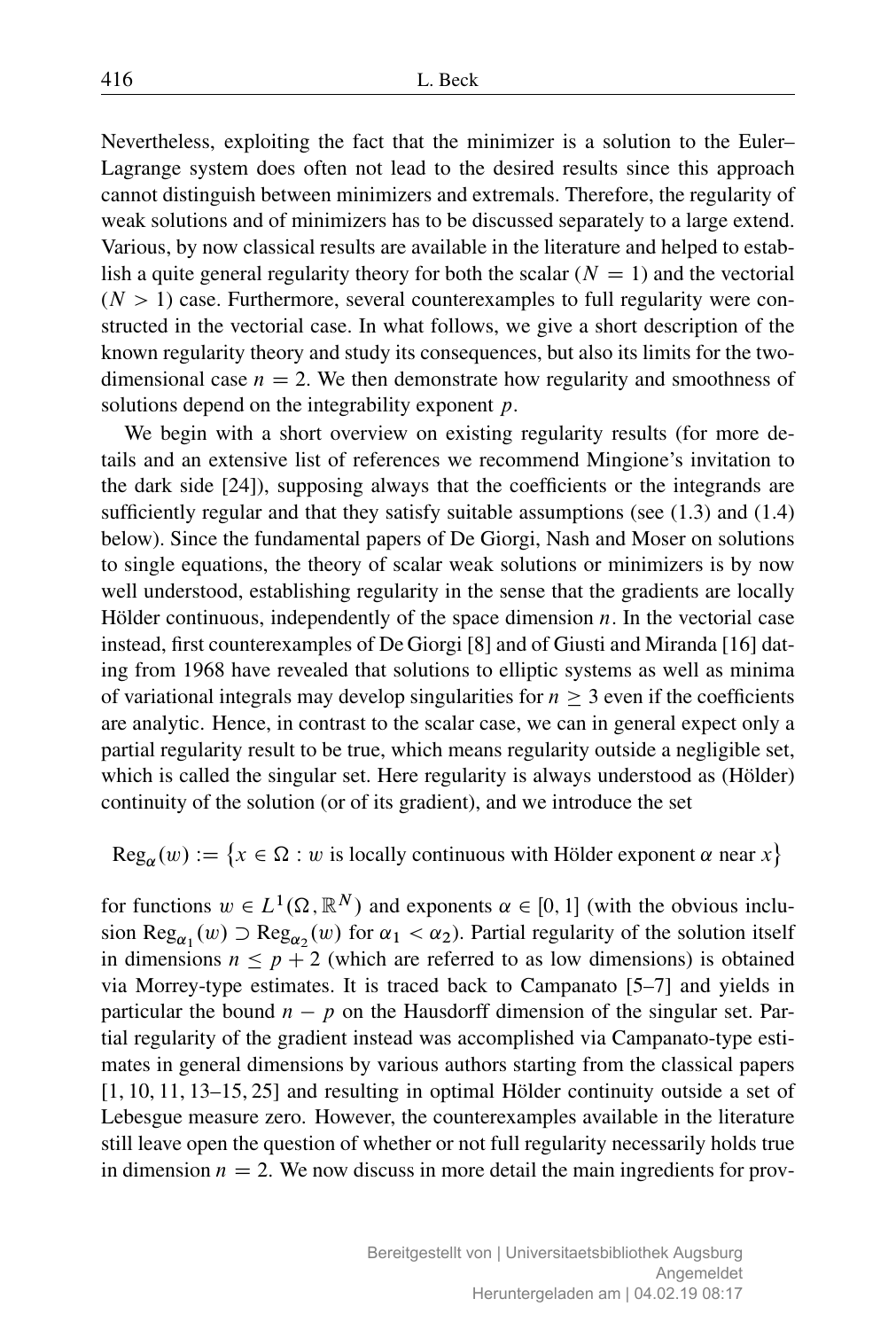ing regularity, namely classical Morrey- and Campanato-decay estimates for the gradient as well as some particular features exhibited in the two-dimensional case.

We are first interested in Hölder continuity of weak solutions to (1.1) or minimizers of (1.2), which will both be denoted by  $u$ . In view of Sobolev's embedding every function in  $W^{1,q}(\Omega,\mathbb{R}^N)$  with  $q > 2 = n$  is continuous with some (possibly small) Hölder exponent. By taking advantage of the minimality resp. the system equation, it turns out that even if u is a priori only in  $W^{1,p}(\Omega,\mathbb{R}^N)$  for some  $p \le 2$ , then it indeed also belong to such  $W^{1,q}(\Omega, \mathbb{R}^N)$ , *provided that* the a priori integrability is not too small, i.e. that  $p \ge p_c$  for some  $p_c \in (1, 2)$  depending crucially on the structure constants. On the contrary, for small integrability exponents  $p \in (1, p_c)$  only the Morrey regularity theory is available, which states the equivalence  $\text{Reg}_0(u) = \text{Reg}_\lambda(u)$  for all  $\lambda \in (0, 1)$  and in fact guarantees that  $\text{Reg}_0(u)$ coincides with the whole domain  $\Omega$  possibly apart from a set of Hausdorff dimension less than  $2 - p$  (but this does not exclude singularities/discontinuities).

In the next step a non-trivial relation between  $\text{Reg}_0(u)$  and  $\text{Reg}_0(Du)$  is established. We first recall the counterexamples  $[18, 26]$  of Nečas et al., where an integrand f is constructed which – in contrast to the examples mentioned before – depends only on the gradient variable, and where the solution to the related minimization problem (1.2) for dimensions  $n > 5$  (resp. its Euler–Lagrange equation for  $n \geq 3$ ) is Lipschitz-continuous, but not of class  $C^1$ . This example is important for two reasons: on the one hand this particular singular solution arises from the vectorial setting and not from an interaction effect with the  $(x, u)$ -dependency of the integrand or the coefficients; on the other hand it shows that in general the strict inclusion  $\text{Reg}_{0}(Du) \subset \text{Reg}_{0}(u)$  holds. However, we again focus on the twodimensional situation which is very different: in fact,  $C<sup>1</sup>$ -regularity of solutions is well known if the convex integrand resp. the coefficients of the system depend on the gradient variable, cf. Proposition 2.2 below. Moreover, by a simple comparison or perturbation argument, the regularity of the comparison solution is carried over to the solution of the original problem and implies  $\text{Reg}_{0}(u) = \text{Reg}_{0}(Du)$ .

The last step is the regularity improvement for the gradient  $Du$ : the minimality property of  $u$  or the system equation can be used under quite general conditions (in particular for arbitrary dimension and arbitrary integrability exponents) to prove the equivalence  $\text{Reg}_{0}(Du) = \text{Reg}_{\beta}(Du)$  with  $\beta$  the optimal Hölder exponent (given in terms of the regularity of the coefficients or the integrand with respect to the  $(x, u)$ -variables) and to further show that this regularity criterion applies  $\mathcal{L}^n$ -almost everywhere on  $\Omega$ .

In conclusion, the following, straightforward strategy can be employed in two dimensions:

Sobolev  
\n
$$
\Omega \stackrel{\text{Sobolev}}{=} \text{Reg}_{0}(u) \stackrel{\text{extimates}}{=} \text{Reg}_{\lambda}(u) \stackrel{\text{frequency}}{=} \text{Reg}_{0}(Du) \stackrel{\text{Campanabolo}}{=} \text{Reg}_{\beta}(Du)
$$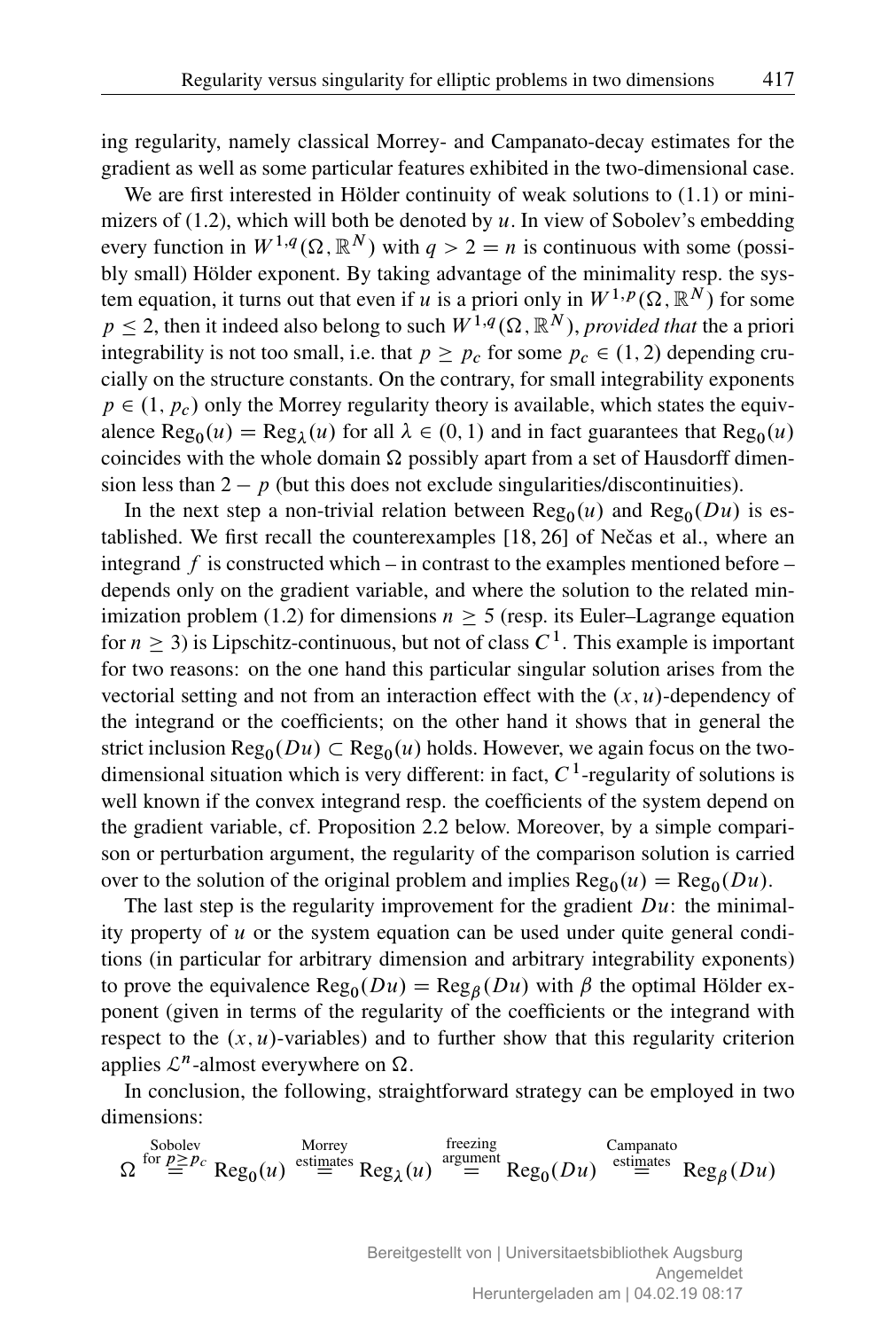(with  $\beta$ ,  $\lambda \in (0, 1)$  as above), and we now proceed to the precise statement of the *full* regularity results for minimizers of variational integrals and for weak solutions to elliptic system: Dealing with variational integrals we consider integrands  $f : \Omega \times \mathbb{R}^N \times \mathbb{R}^{2N} \to \mathbb{R}$  subject to standard differentiability, growth and convexity assumptions: we require that  $z \mapsto f(\cdot, \cdot, z)$  is of class  $C^2$  with jointly continuous second order derivatives and that we have

$$
\begin{cases}\nD_{zz} f(x, u, z) \text{ is continuous on } \Omega \times \mathbb{R}^N \times \mathbb{R}^{2N}, \\
\nu |z|^p \le f(x, u, z) \le L(1 + |z|)^p, \\
\nu (1 + |z|)^{p-2} |\lambda|^2 \le D_{zz} f(x, u, z) (\lambda, \lambda) \le L(1 + |z|)^{p-2} |\lambda|^2, \\
|D_z f(x, u, z) - D_z f(\bar{x}, \bar{u}, z)| \le L(1 + |z|)^{p-1} \omega_{\alpha_1} (|x - \bar{x}| + |u - \bar{u}|), \\
|f(x, u, z) - f(x, \bar{u}, z)| \le L(1 + |z|)^p \omega_{\alpha_2} (|u - \bar{u}|),\n\end{cases} (1.3)
$$

for all  $x, \bar{x} \in \Omega$ ,  $u, \bar{u} \in \mathbb{R}^N$ ,  $z, \lambda \in \mathbb{R}^{2N}$ , and with fixed  $L \ge v > 0$ ,  $\alpha_1, \alpha_2 \in$  $(0, 1)$ . Here  $\omega_{\beta} : \mathbb{R}^+ \to \mathbb{R}^+$  denotes for arbitrary  $\beta \in (0, 1]$  the modulus of continuity

$$
\omega_{\beta}(t) = \min\{1, t^{\beta}\}.
$$

Then the following full regularity result holds:

**Theorem 1.1.** Let  $p \in (1, \infty)$  and suppose that  $\Omega \subset \mathbb{R}^2$  is a bounded domain. *There exists a number*  $p_0 = p_0(N, v, L) < 2$  *such that the following statement is true: whenever*  $u \in W^{1,p}(\Omega, \mathbb{R}^N)$  *is a minimizer to* (1.2) *under the assumptions* (1.3)*, then Du is locally Hölder continuous in the interior of*  $\Omega$  with opti*mal exponent*  $\beta := \min\{\frac{\alpha_2}{2-\alpha_2}, \frac{\alpha_1}{2}\} < \frac{1}{2}$ *, i.e.*  $u \in C_{loc}^{1,\beta}(\Omega, \mathbb{R}^N)$ *, for*  $p \ge p_0$ *. The same assertion remains true for all*  $p > 1$  *if the integrand is independent of u, i.e.*  $f(x, u, z) \equiv f(x, z)$ , or if  $u \in C_{\text{loc}}^{0}(\Omega, \mathbb{R}^{N})$ .

For the treatment of elliptic systems we consider coefficients  $a: \Omega \times \mathbb{R}^N \times$  $\mathbb{R}^{2N} \to \mathbb{R}^{2N}$  for which we impose similar assumptions concerning differentiability, growth and ellipticity: we require that we have

$$
\begin{cases}\nz \mapsto a(x, u, z) \text{ is of class } C^1(\mathbb{R}^{2N}, \mathbb{R}^{2N}), \\
|a(x, u, z)| + |D_z a(x, u, z)| (1 + |z|) \le L(1 + |z|)^{p-1}, \\
D_z a(x, u, z) \lambda \cdot \lambda \ge \nu (1 + |z|)^{p-2} |\lambda|^2, \\
|a(x, u, z) - a(\bar{x}, \bar{u}, z)| \le L(1 + |z|)^{p-1} \omega_\alpha(|x - \bar{x}| + |u - \bar{u}|),\n\end{cases} (1.4)
$$

for all  $x, \bar{x} \in \Omega$ ,  $u, \bar{u} \in \mathbb{R}^N$ , and  $z, \lambda \in \mathbb{R}^{2N}$ , with  $\alpha \in (0, 1)$ . For the inhomo-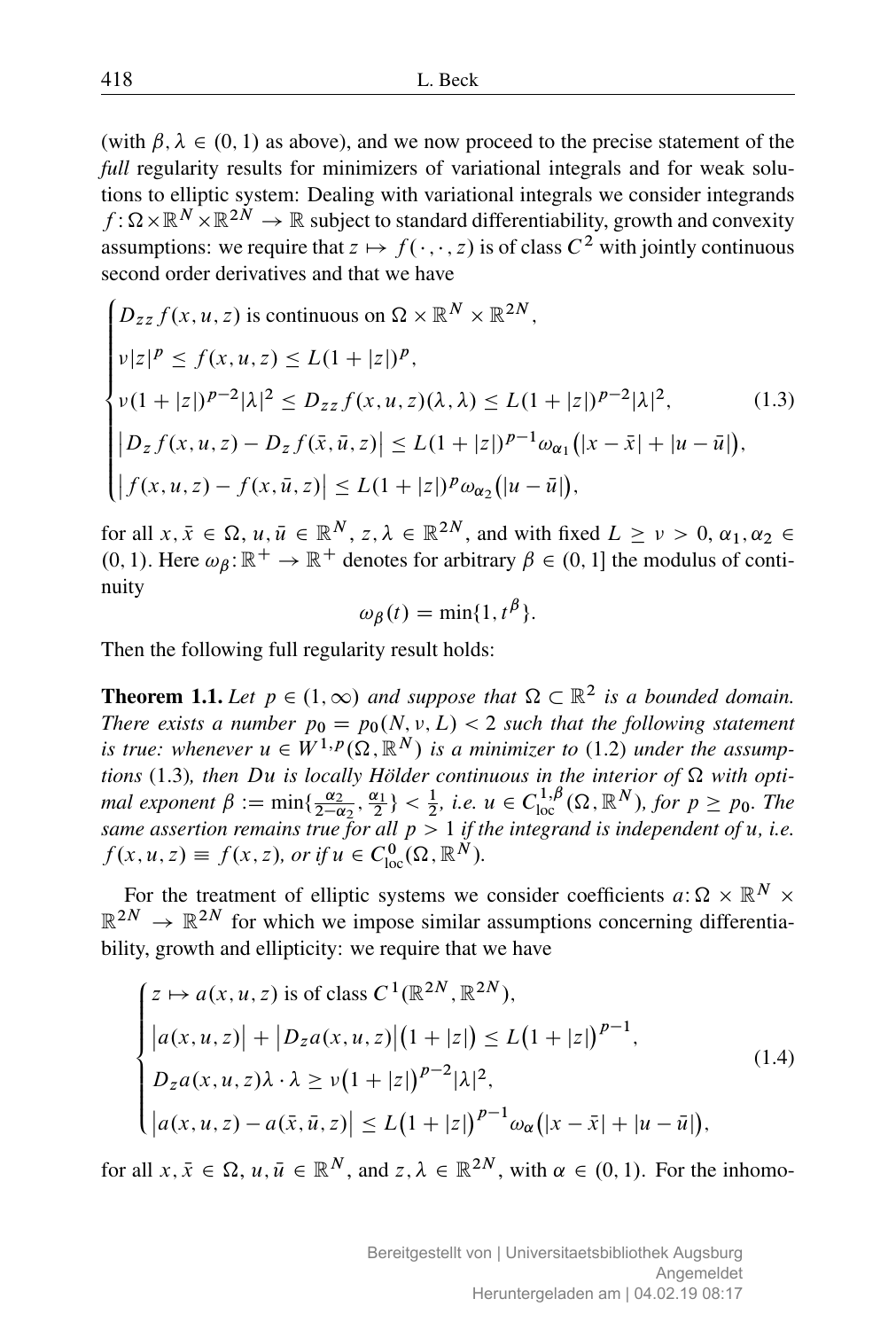geneity  $b: \Omega \times \mathbb{R}^N \times \mathbb{R}^{2N} \to \mathbb{R}^N$  we assume the controllable growth condition

$$
|b(x, u, z)| \le L(1 + |z|)^{p-1}
$$
\n(1.5)

for all  $x \in \Omega$ ,  $u \in \mathbb{R}^N$ , and  $z \in \mathbb{R}^{2N}$ . The corresponding regularity result is then given as follows:

**Theorem 1.2.** Let  $p \in (1, \infty)$  and suppose that  $\Omega \subset \mathbb{R}^2$  is a bounded domain. *There exists a number*  $p_1 = p_1(N, v, L) < 2$  *such that the following statement is true: whenever*  $u \in W^{1,p}(\Omega, \mathbb{R}^N)$  *with*  $p \geq p_1$  *is a weak solution to* (1.1) *under the assumptions* (1.4) *and* (1.5)*, then* Du *is locally Hölder continuous in* the interior of  $\Omega$  with optimal exponent  $\alpha$ , i.e.  $u \in C^{1,\alpha}_{loc}(\Omega,\mathbb{R}^N)$ . The same as*sertion remains true for all*  $p > 1$  *if the coefficients are independent of u, i.e.*  $a(x, u, z) \equiv a(x, z)$ , or if  $u \in C_{\text{loc}}^{0}(\Omega, \mathbb{R}^{N})$ .

Remark. This regularity statement is extended easily to bounded solutions of inhomogeneous systems under a natural growth condition and the additional standard smallness assumption on  $||u||_{L^{\infty}}$ .

The first regularity result Theorem 1.1 is a special case of [4, Theorem 1.4] (using in turn the arguments from [21, Theorem 1.7]) and is recalled here in order to draw a picture, as complete as possible, of the topic of regularity for twodimensional elliptic problems. The second result seems not to be stated explicitly in the literature – even if all parts of the proof of Theorem 1.2 are essentially known. For this reason we give a proof in Section 2. For the optimality in both theorem we refer to [17, Example 1.1] and [27, Section I].

We now comment on the existing literature and we explain the reason for which the distinction concerning the  $u$ -dependence in the above statements is made. For the moment we shall restrict ourselves to the  $u$ -independent case and concentrate on systems rather than on variational integrals (for which we can pass to the Euler– Lagrange system). Imposing a differentiable dependence on the x-variable, Stará [29] succeeded in showing the existence of higher order derivatives, ending up with a global Hölder continuity result for  $Du$ . In the case of merely Hölder continuous dependence on  $x$ , arguments of Campanato [5, Section 3] reveal that every solution  $u \in W^{1,p}(\Omega,\mathbb{R}^N)$  to (1.1) is in fact Hölder continuous independently of the value of  $p \in (1,\infty)$ . This corresponds to the first step described in the strategy above. Similarly, regarding fractional Sobolev spaces as a generalization of the class of Hölder continuous functions, one further has a fractional differentiability result, see [23].

For the *u*-dependent case and with an a priori continuous solution  $u$ , the low dimensional theory guarantees in a first step Hölder continuity of  $u$ . At this point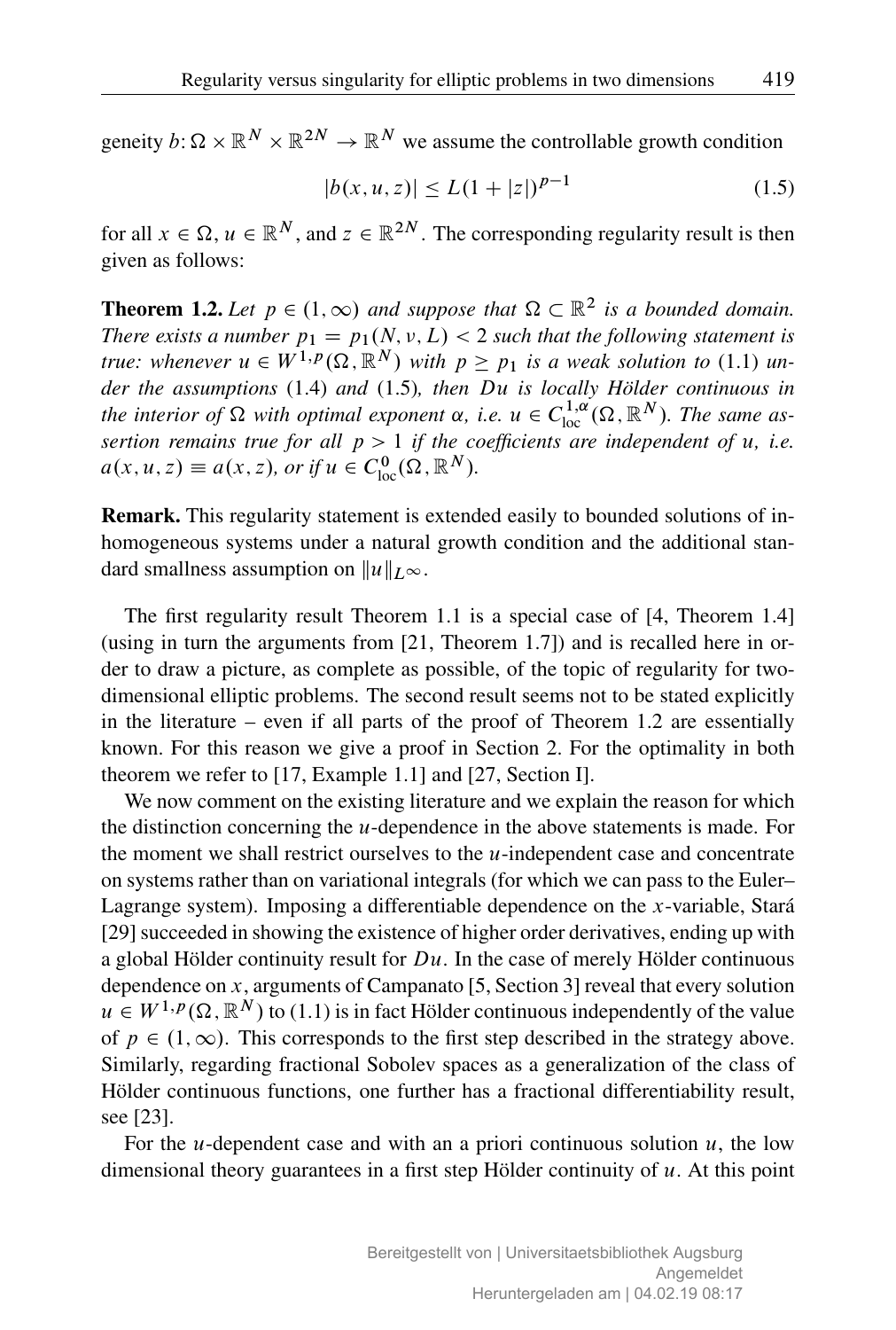the philosophy is to pass to new coefficients  $\tilde{a}(x, z) = a(x, u(x), z)$ , and one is then back in the  $u$ -independent case.

After having given the background for the full regularity results, we now proceed to the main objective of this paper: we want to address the problem of whether full regularity necessarily holds for all  $p > 1$  (which would be equivalent to setting  $p_0$ ,  $p_1 = 1$  in Theorem 1.1, Theorem 1.2 above) or whether there might arise singularities – a question which was already posed by Campanato [5].

With the strategy from above, the optimal Hölder regularity of  $Du$  follows only outside of the open set  $\text{Reg}_0(u)$ , i.e. in the case  $p \in (1, p_1)$  outside a negligible set of Hausdorff dimension less than  $2 - p$ , and it is not clear to what extend this result can still be improved. In light of the full regularity results, the construction of an adequate system resp. functional that might provide an example with a singular solution demands one of the following features: either the integrand resp. coefficients have to be less regular in the x-variable (not satisfying the assumption  $(1.3)<sub>4</sub>$  resp.  $(1.4)<sub>4</sub>$ ), or they have to depend explicitly on the *u*-variable (in case of continuous dependence of all variables we then need a construction involving a discontinuous solution). We shall deal with both situations, always working with the function  $u(x) = x/|x| \in W^{1,p}(B^n, \mathbb{R}^n)$  for all  $p \in (1, n)$ , which is discontinuous in one point and appears as a prominent example in the literature: Giusti and Miranda [16] constructed a quadratic-type functional which is minimized by this function u for  $n \geq 3$ . Moreover, passing to the related Euler–Lagrange equation, it is at the same time also a weak solution to an elliptic system. Taking advantage of this construction we will provide in Section 3 for  $n = 2$  and every  $p \in (1, 2)$  and example of a functional and a system with  $L^{\infty}$ -dependence on x which are solved by  $u$ . Since the particular form of  $u$  allows to express the  $x$ -dependency in terms of  $u$ , we end up with:

**Theorem 1.3.** Let  $u: \mathbb{R}^2 \supset B \to \mathbb{R}^2$  be given by  $u(x) = x/|x|$  and let  $p \in (1, 2)$ . Then  $u \in W^{1,p}(B,\mathbb{R}^2) \cap L^\infty(B,\mathbb{R}^2),$  and there exist coefficients a:  $\mathbb{R}^N \times \mathbb{R}^{2N} \to$  $\mathbb{R}^{2N}$  *satisfying the assumptions* (1.4) *for some*  $L \geq \nu > 0$  *and every*  $\alpha \in (0,1)$ *such that* u *is a weak solution of the homogeneous system* div  $a(u, Du) = 0$  *in* B.

Theorem 1.3 is established via Proposition 3.3 and Theorem 3.5, and it further yields the strict inequality  $p_1 > 1$ . At this point we recall that  $p_1$  crucially depends on the structure constants, in particular on the ratio  $L/\nu$ . As a consequence the closer the integrability exponent  $p$  is chosen to 2, the greater this ratio needs to be chosen; see Remark 3.4. Moreover, we highlight that with this example at hand, it is now possible to construct elliptic systems of subquadratic growth in arbitrary dimensions  $n > 2$  which admit weak solutions which are discontinuous on sets of Hausdorff dimension  $n - 2$ . However, whether or not there exists a minimization problem with singular solution under the assumptions (1.3) remains open.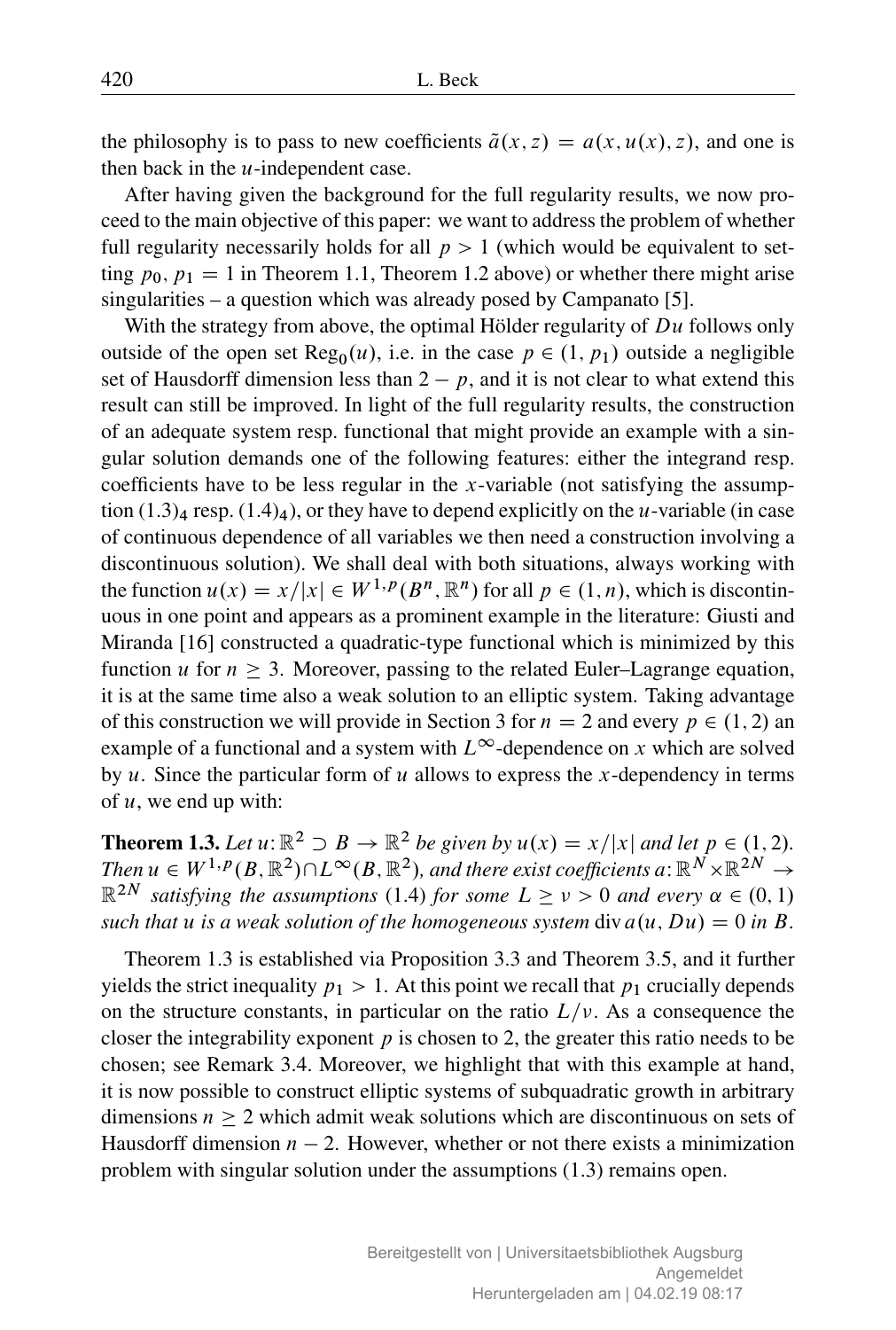We mention briefly that  $x/|x|$  is frequently considered as a function taking almost everywhere values in the unit-sphere  $S^{n-1} \subset \mathbb{R}^n$ , i.e. as a function in the space  $W^{1,p}(B^n, S^{n-1})$  for  $p < n$ . Direct computation shows that  $x/|x|$  is p-harmonic in the sense that it satisfies

$$
\int_{B^n} |Du|^{p-2}Du \cdot D\varphi \, dx = \int_{B^n} |Du|^p u \cdot \varphi \, dx
$$

for all  $\varphi \in W_0^{1,p}$  $U_0^{1,p}(B^n,\mathbb{R}^n) \cap L^\infty(B^n,\mathbb{R}^n)$ . In other words, it is stationary for the p-energy  $\int_{\mathbf{B}^n} |Dw|^p dx$  under the constraint  $|w| = 1$  almost everywhere (note that this case is not contained in the above regularity theory, but it is covered by a serial of classical papers). In fact, even minimality holds, see [19, 20].

We close the introduction with some remarks on the notation: we will write  $B_{\rho}(x_0) := \{x \in \mathbb{R}^n : |x - x_0| < \rho\}$  for the *n*-dimensional ball centered at  $x_0 \in \mathbb{R}^n$ with radius  $\rho > 0$ . The function spaces used in this paper are the Hölder spaces  $C^{k,\alpha}$ , the Morrey-spaces  $L^{p,\sigma}$ , the Sobolev spaces  $L^p$  and (fractional) Sobolev spaces  $W^{\theta,p}$ , with  $\alpha, \theta \in (0, 1], k \in \mathbb{N}, \sigma > 0$  and  $p \in [1, \infty)$  (see e.g. [2, Chapter 7] for the definition and embedding theorems for fractional Sobolev spaces). Furthermore, we shall use two abbreviations: for a bounded set  $X \in \mathbb{R}^n$  with positive Lebesgue-measure we denote the average of a function  $f \in L^1(X)$  by  $\oint_X f \, dx$ , and for  $\xi \in \mathbb{R}^k$  we write  $V(\xi) = (1 + |\xi|^2)^{(p-2)/4} \xi$ .

# 2 Review of some regularity results

We collect some regularity results which are only partially available in the literature. We will only outline the proofs or give suitable references. We first observe that every weak solution  $u \in W^{1,p}(\Omega,\mathbb{R}^N)$  to (1.1) with coefficients not depending explicitly on  $u$  (or with  $u$  being a priori Hölder continuous) actually belongs to a fractional Sobolev space. More precisely, we have

**Proposition 2.1.** *Let*  $u \in W^{1,p}(\Omega, \mathbb{R}^N)$ *,*  $p \in (1,\infty)$ *, be a weak solution to* (1.1) *under the assumption* (1.4) *and* (1.5)*. Furthermore, we suppose the coefficients to be independent of u, i.e.*  $a(x, u, z) \equiv a(x, z)$ , or  $u \in C_{loc}^{0, \gamma}(\Omega, \mathbb{R}^N)$  for some  $\nu > 0$ . Then

$$
V(Du) \in W_{\text{loc}}^{\alpha',2}(\Omega,\mathbb{R}^N) \quad \text{and} \quad Du \in W_{\text{loc}}^{\min\{1,2/p\}\alpha',p}(\Omega,\mathbb{R}^N)
$$

*for every*  $\alpha' < \alpha$ .

*Sketch.* Using difference quotients techniques we can argue similarly to Mingione [23, proof of Proposition 3.1] and [22, proof of Proposition 5.2], where the su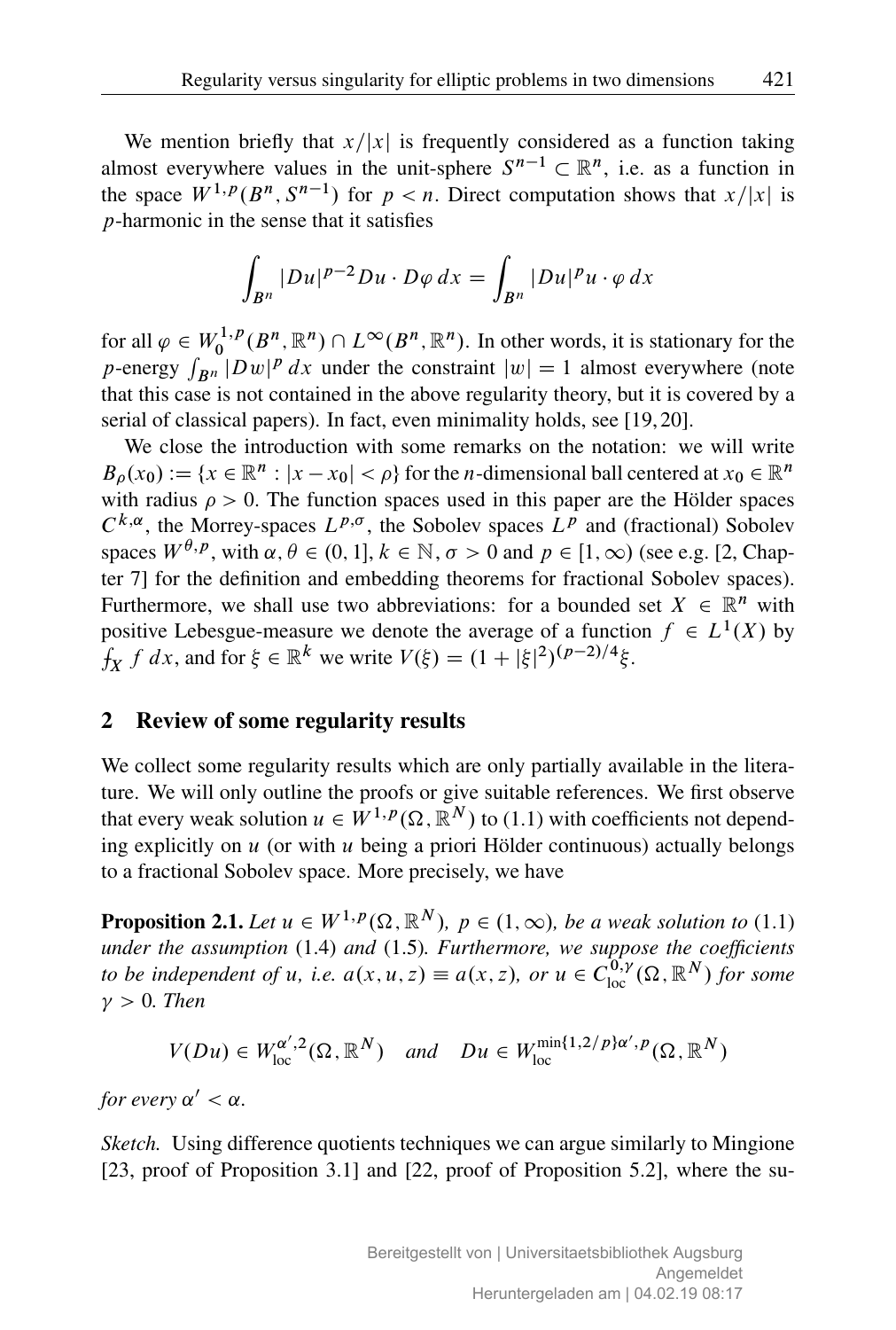perquadratic case was considered, in order to derive the fractional differentiability from an (uniform) estimate for finite difference quotients. It should be noted that no further assumption (such as the continuity assumption [23, (1.8)]) on the inhomogeneity is needed.  $\Box$ 

After this higher differentiability result (which implies higher integrability via fractional Sobolev embedding), we come to an essential ingredient needed for the application of the comparison argument in the proof of Theorem 1.2, namely a priori estimates for solutions of a "frozen" problem. Following [5, Section 3] we see that these solutions admit second order derivatives. Using Gehring's lemma in order to deduce a higher integrability result of second order derivatives (or applying a version of Widman's hole filling trick [30] as in [28, Lemma 8.2]), we thus obtain (see also [7, Theorem 3.I] for the superquadratic case):

**Proposition 2.2.** Let  $v \in W^{1,p}(B_R(x_0), \mathbb{R}^N)$  be a weak solution to

$$
\operatorname{div} a_0(Dv) = 0 \quad \text{in } B_R(x_0) \subset \Omega \subset \mathbb{R}^n
$$

*with coefficients*  $a_0(\cdot)$  *under the assumptions* (1.4)<sub>1,2,3</sub>*. Then there exists*  $\varepsilon =$  $\varepsilon(n, N, p, L, q) > 0$  such that for every  $\rho \in (0, R]$  we have

$$
\int_{B_{\rho}(x_0)} \left| V(Dv) - \left( V(Dv) \right)_{B_{\rho}(x_0)} \right|^2 dx \le c \left( \frac{\rho}{R} \right)^{2+\varepsilon} \int_{B_R(x_0)} \left| V(Dv) \right|^2 dx
$$

*and*

$$
\int_{B_{\rho}(x_0)}\left|V(Dv)\right|^2dx\leq c\left(\frac{\rho}{R}\right)^{\min\{n,2+\varepsilon\}}\int_{B_R(x_0)}\left|V(Dv)\right|^2dx,
$$

*and both constants depend only on n, N, p, L and v.* 

This proposition uncovers a peculiarity of the two-dimensional case  $n = 2$ : the solution to the comparison problem has Hölder continuous first derivatives. This helps us to obtain in a first step a Morrey-space regularity result for the weak solution u to  $(1.1)$  (see also [5, proof of Theorem 1.I]), which in turn yields the global Hölder regularity result in the interior of  $\Omega \subset \mathbb{R}^2$ :

*Proof of Theorem* 1.2*.* We here follow the arguments in [21, Section 9] where the related result for minimizers of variational functionals was proved for  $p > 2$ .

*Step 1a: Determination of p<sub>1</sub> and preliminary regularity improvement of u. Via* a standard Caccioppoli inequality and Gehring's lemma we first recall the higher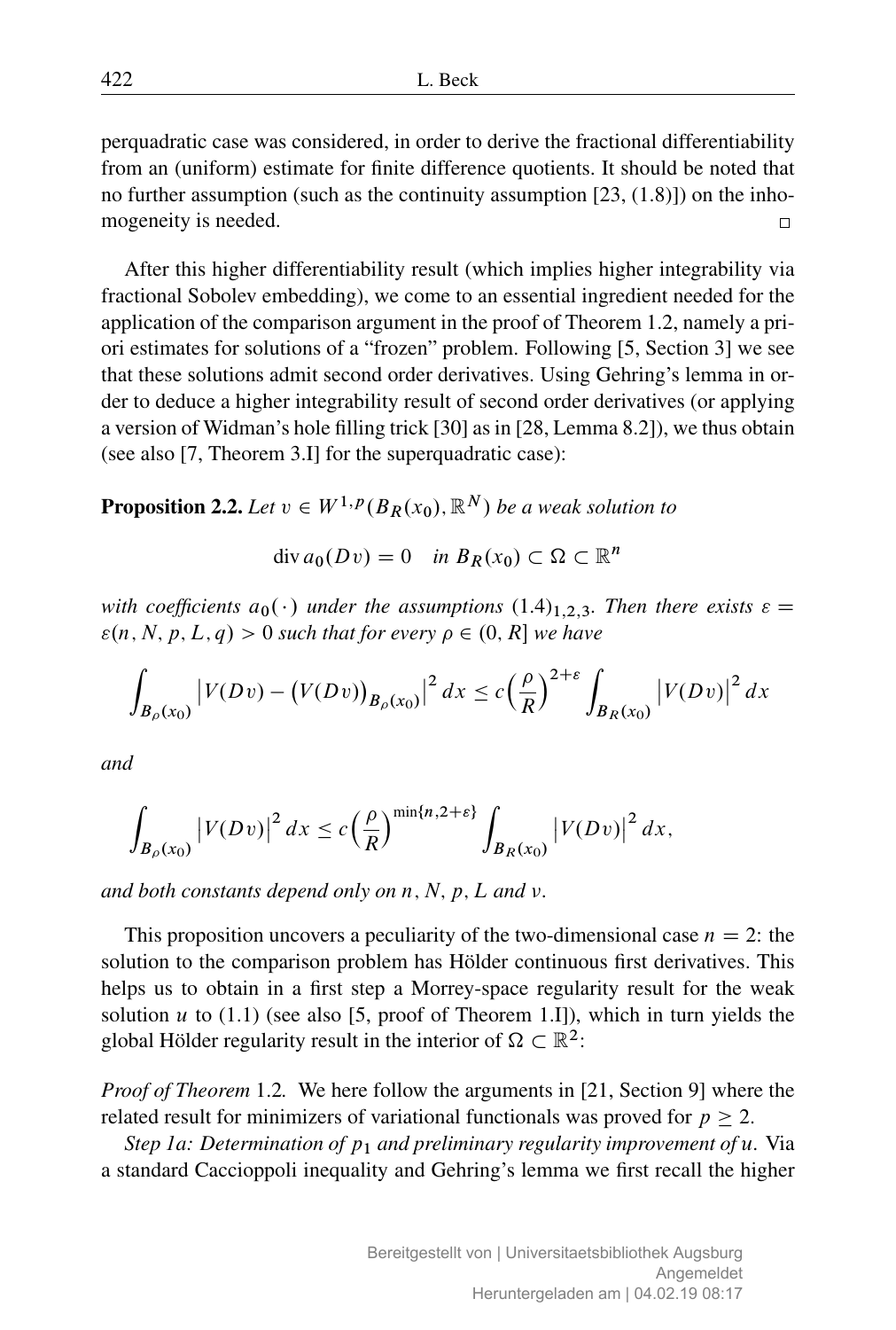integrability result  $Du \in L^q_{loc}(\Omega, \mathbb{R}^N)$  for some exponent  $q > p$  depending only on N, p and  $L/\nu$ . This is exploited to determine the number  $p_1(N, L, \nu) < 2$ such that  $q(N, p, L, v) > 2$  for all  $p \ge p_1$ . Sobolev's embedding in turn implies  $u \in C_{\text{loc}}^{0,\lambda}(\Omega,\mathbb{R}^N)$  for some  $\lambda = \lambda(N,L,v) > 0$ . For  $p \in (1, p_1)$  and general coefficients instead, local continuity of  $u$  is assumed. In fact, this is equivalent to local Hölder continuity  $u \in C^{0,\lambda}_{loc}(\Omega,\mathbb{R}^N)$  for some  $\lambda > 0$  by the low dimensional theory, see [5, Theorem 1.I].

*Step 1b: Morrey-space regularity,*  $Du \in L^{p,2-\mu}_{loc}(\Omega, \mathbb{R}^{2N})$  *for every*  $\mu > 0$ *. Let*  $B_{2R}(x_0) \subset \Omega$  and define  $v \in u + W_0^{1,p}$  $\int_0^1 P(B_R(x_0), \mathbb{R}^N)$  as the unique solution to  $\frac{\partial u}{\partial x}$  div  $a_0(Dv) = 0$  in  $B_R(x_0)$ , where the coefficients are defined by freezing via

$$
a_0(z) := a(x_0, (u)_{B_R(x_0)}, z)
$$

(we note that existence and uniqueness follow from standard theory for monotone operators). Using  $u - v \in W_0^{1,p}$  $\chi_0^{1,p}(B_R(x_0), \mathbb{R}^N)$  as a test-function in the weak formulation of the comparison Dirichlet problem, we deduce the energy estimate

$$
\int_{B_R(x_0)} |V(Dv)|^2 dx \le c(p, L, v) \int_{B_R(x_0)} (1 + |V(Du)|^2) dx.
$$

Furthermore, taking into account the growth, ellipticity and continuity assumption in (1.4) as well as Poincaré's inequality, we find the comparison estimate

$$
c^{-1}(N, p, v) \int_{B_R(x_0)} |V(Du) - V(Dv)|^2 dx
$$
  
\n
$$
\leq \int_{B_R(x_0)} [a_0(Du) - a_0(Dv)] \cdot (Du - Dv) dx
$$
  
\n
$$
= \int_{B_R(x_0)} [a_0(Du) - a(x, u, Du)] \cdot (Du - Dv) dx
$$
  
\n
$$
+ \int_{B_R(x_0)} b(x, u, Du) \cdot (u - v) dx
$$
  
\n
$$
\leq c(N, p, L) R^{\alpha \lambda} \int_{B_R(x_0)} (1 + |V(Du)|^2) dx.
$$
 (2.1)

To obtain the last line, different cases need to be distinguished: on the one hand we might be concerned with coefficients with explicit  $u$ -dependencies and the prerequisite  $p > p_1$  or u a priori continuous. This situation is handled via the local  $C^{0,\lambda}$ -regularity of u according to Step 1a. On the other hand the coefficients might have no explicit *u*-dependency, for which the above estimate holds trivially with  $\lambda = 1$ . Combining the previous two estimates with the decay estimate in Proposi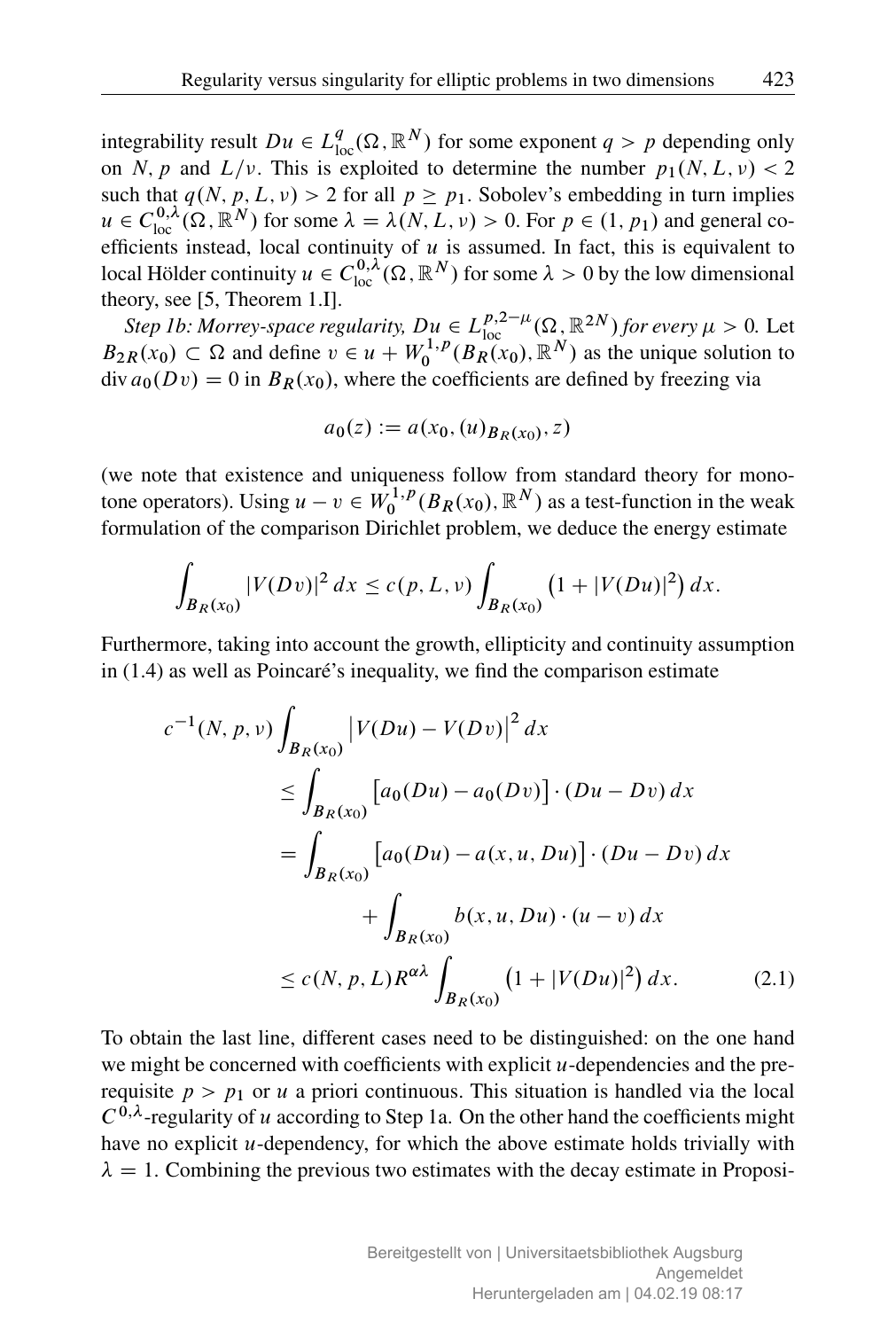tion 2.2, we hence end up with

$$
\int_{B_{\rho}(x_0)} (1+|V(Du)|^2) dx
$$
\n
$$
\leq c(N, p, L, v) \left( \left( \frac{\rho}{R} \right)^2 + R^{\alpha \lambda} \right) \int_{B_R(x_0)} (1+|V(Du)|^2) dx
$$

for all  $\rho \in (0, R]$ . An iteration procedure (see e.g. [12, Chapter III, Lemma 2.1]) then yields: for every  $\mu > 0$  there exists a radius  $R_0 = R_0(\mu, N, p, L, v, \alpha) > 0$ (independent of the center  $x_0$  of the balls) such that

$$
\int_{B_{\rho}(x_0)} (1+|V(Du)|^2) \, dx \le \rho^{2-\mu}
$$

for all  $\rho < R_0$ . To conclude the desired Morrey-space embedding for Du, we observe that for radii  $\rho \ge R_0$  the integral on the left-hand side is easily estimated by  $c(\mu, n, N, p, L, v, \alpha, ||Du||_{L^p(B, \mathbb{R}^N)})\rho^{2-\mu}$ . We lastly note that this Morreytype estimate is in particular a further regularity improvement of  $u$  in the sense that  $u$  is locally Hölder continuous for any exponent less than 1.

*Step 2: Continuity of* Du*.* We next apply the comparison estimate (2.1) and the a priori estimate for v from Proposition 2.2, and we find

$$
\int_{B_{\rho}(x_0)} |V(Du) - (V(Du))_{B_{\rho}(x_0)}|^2 dx
$$
\n
$$
\leq c R^{\alpha\lambda} \int_{B_R(x_0)} (1 + |V(Du)|^2) dx + c \left(\frac{\rho}{R}\right)^{2+\varepsilon} \int_{B_R(x_0)} |V(Dv)|^2 dx
$$
\n
$$
\leq c(\mu, N, p, L, v, \alpha, \|Du\|_{L^p(B, \mathbb{R}^N)}) [R^{2+\alpha\lambda+\varepsilon} + \rho^{2+\varepsilon}] R^{-\mu-\varepsilon}
$$

for every  $\mu > 0$ . Now we choose R as a power of  $\rho$  such that all powers of  $\rho$  on the right-hand side are equal, i.e.  $R = \rho^{(2+\varepsilon)/(2+\alpha\lambda+\varepsilon)} > \rho$ . Hence, we get

$$
\int_{B_{\rho}(x_0)} \left| V(Du) - \left( V(Du) \right)_{B_{\rho}(x_0)} \right|^2 dx \leq c\rho^{(2+\varepsilon)\frac{2+\alpha\lambda-\mu}{2+\alpha\lambda+\varepsilon}}
$$

for a constant c admitting the same dependencies as above. Therefore, the exponent at the right-hand side is strictly greater than the space dimension  $n = 2$  if we choose  $\mu \in (0, \frac{\varepsilon \alpha \lambda}{\varepsilon + 2})$  sufficiently small. Since the estimate is independent of the ball under consideration, we conclude from Campanato's characterization of Hölder continuous functions that  $Du$  is in particular locally continuous in the interior of  $\Omega$ .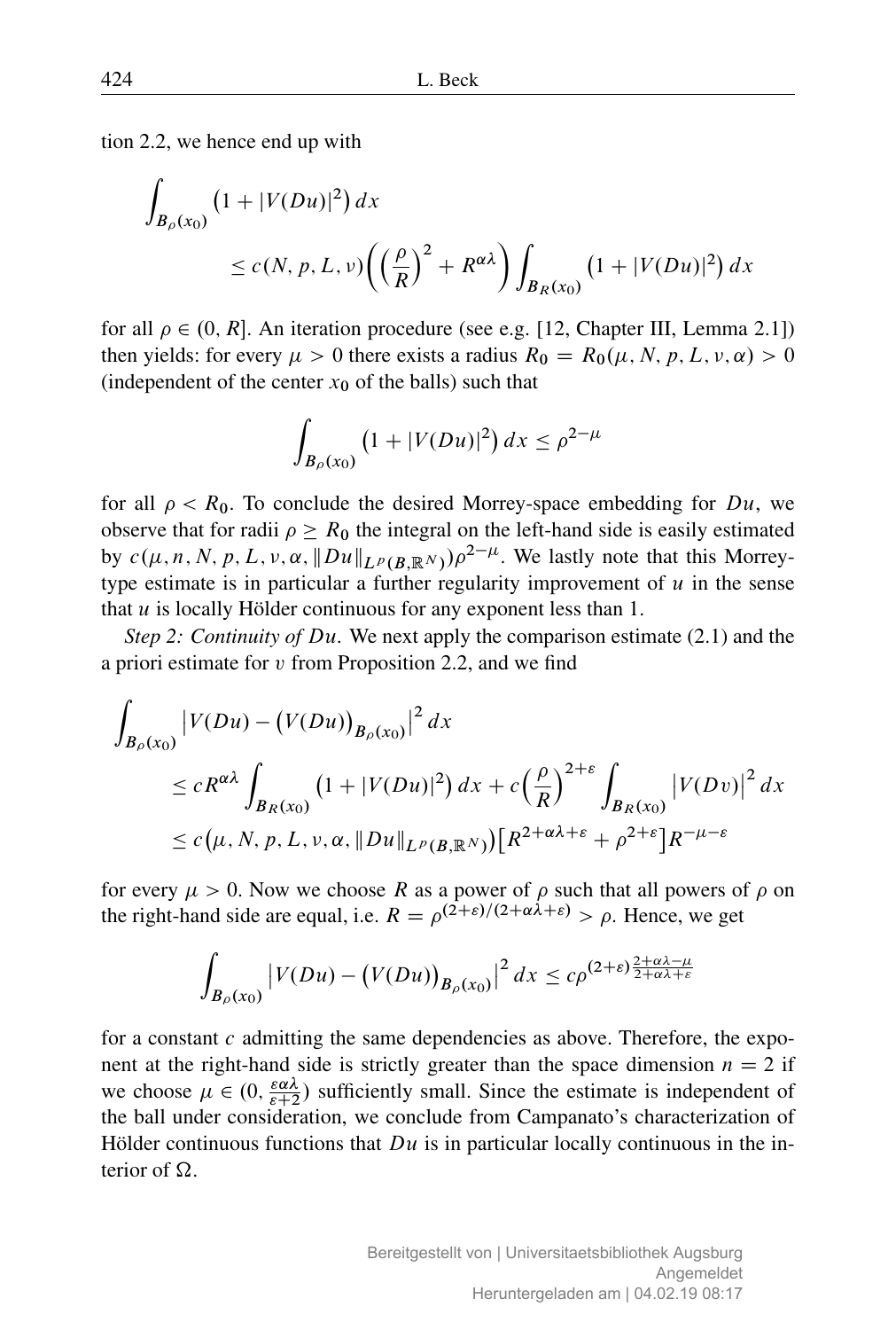*Step 3: Optimal Hölder regularity of* Du*.* Standard regularity (e.g. summarized for all possible exponents in [24] in Theorem 4.4 and the following characterization of the singular set) may now be applied, which states that local continuity of  $Du$  is in fact equivalent to local Hölder continuity of  $Du$  with optimal Hölder exponent  $\alpha$ . We thus get the desired regularity  $Du \in C^{0,\alpha}_{loc}(\Omega,\mathbb{R}^{2N})$ .  $\Box$ 

Remark. In fact, also global regularity estimates can be achieved in a similar way. For this purpose one supposes that  $\Omega$  is a domain of class  $C^{1,\alpha}$  and then studies solutions in the space  $g + W_0^{1,p}$  $\chi_0^{1,p}(\Omega,\mathbb{R}^N)$  with  $g\in C^{1,\alpha}(\bar{\Omega},\mathbb{R}^N)$ . Via a standard flattening and transformation procedure the problem is first reduced to the model situation of the unit half-ball and zero-boundary values. Then all the results above need to be extended up to the boundary: for the extension of the fractional Sobolev estimates in Proposition 2.1 we refer to the approach in [9, Proposition 5.1], for the a priori estimates of the frozen solution in order to conclude the Hölder regularity of  $Du$  to [7, Section 6] and [3, Section 3]. A (quite technical) combination of the interior and the boundary estimates then yields the global result.

### 3 An example for irregularity

As already explained in the introduction, the previous regularity results still leave open the questions, whether or not there exist systems and variational integrals in the subquadratic case  $p \in (1, 2)$  which admit discontinuous weak solutions. The construction of such integrands or system – depending discontinuously on the x-variable or depending explicitly on the solution  $u$  – shall be addressed to in this last section. Giusti and Miranda [16] succeeded in showing that in dimensions  $n \geq 3$  the function  $x/|x| \in W^{1,2}(B^3, \mathbb{R}^3) \cap L^{\infty}(B^3, \mathbb{R}^3)$  is a minimizer to a quadratic-type functional and a weak solution to a quasi-linear elliptic system, and they thus demonstrated that discontinuities may occur in dimensions  $n \geq 3$ . We now take advantage of their construction and show that in the two-dimensional case for any  $p \in (1, 2)$  the map  $x/|x| \in W^{1,p}(B^2, \mathbb{R}^2)$  is a minimizer of functional satisfying the *p*-growth conditions  $(1.3)$ , but discontinuous in the *x*-variable, and it is also a weak solution of a homogeneous elliptic system satisfying all assumptions in  $(1.4)$ .

Analogously to Giusti's and Miranda's construction [16] we start by defining a bilinear form on  $\mathbb{R}^{2\times 2}$  via

$$
A_{ij}^{\kappa\lambda}(u) = \delta_{\kappa\lambda}\delta_{ij} + \left(\delta_{\kappa i} + \frac{2p}{2-p}\frac{u_i u_{\kappa}}{1+|u|^2}\right)\left(\delta_{\lambda j} + \frac{2p}{2-p}\frac{u_j u_{\lambda}}{1+|u|^2}\right)
$$

for  $p \in (1, 2)$ , all  $u \in \mathbb{R}^2$  and indices  $\kappa, \lambda, i, j \in \{1, 2\}$ . In what follows we shall use the convention  $A(u)(z, \bar{z}) = \sum_{\kappa, \lambda, i, j \in \{1,2\}} A_{ij}^{\kappa \lambda}(u) z_i^{\kappa} \bar{z}_j^{\lambda}$  for all  $z, \bar{z} \in \mathbb{R}^{2 \times 2}$ .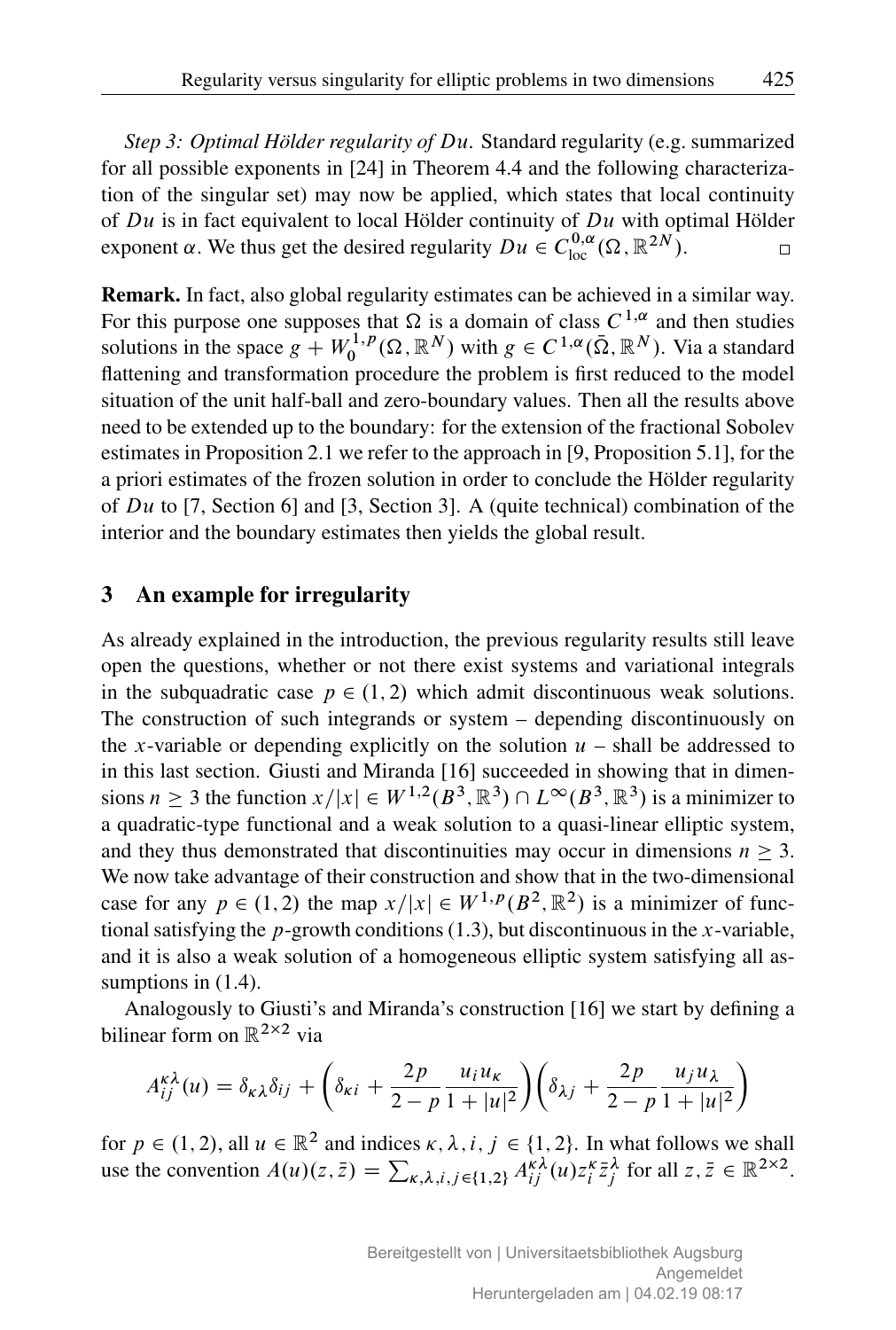We further introduce the abbreviations

$$
T_u(z) := \text{Tr}(z) + \frac{2p}{2-p} \frac{z \cdot u \otimes u}{1 + |u|^2}.
$$

Due to the symmetry of  $\vec{A}$  we immediately find the following two useful identities

$$
A(u)z = z + T_u(z)\left(1 + \frac{2p}{2 - p}\frac{u \otimes u}{1 + |u|^2}\right),
$$
  
\n
$$
A(u)(z, \bar{z}) = z \cdot \bar{z} + T_u(z)T_u(\bar{z}).
$$
\n(3.1)

We next take  $g:\mathbb{R} \to [0, 1]$  as a symmetric, smooth cut-off function satisfying  $\mathbb{1}_{\{0\}} \leq g \leq \mathbb{1}_{(-1,1)}$  and  $g'(s) \leq 0$  for all  $s \geq 0$ . We set

$$
m_g := (p-1)^{-1} \big( 1 + \sup_{s \in \mathbb{R}} \{ |g'(s)| + 2|g''(s)|s \} \big) > 1
$$

(the only benefit of this constant will be to compensate the effects of  $g$  occurring in the convexity condition). We then define an integrand  $f(x, z)$ :  $\mathbb{R}^2 \times \mathbb{R}^{2 \times 2} \to \mathbb{R}$ via

$$
f(x, z) := (g(|z|^2) + m_g A(x/|x|)(z, z))^{\frac{p}{2}}
$$
(3.2)

for all  $x \in \mathbb{R}^2 \setminus \{0\} \times \mathbb{R}^{2 \times 2}$  (and with arbitrary value for  $x = 0$ ). By definition, the integrand is bounded (for fixed  $z$ ) and 0-homogeneous in the x-variable, and it also satisfies the subquadratic growth and ellipticity condition:

**Proposition 3.1.** *The integrand*  $f(\cdot, \cdot)$  *defined in* (3.2) *is smooth with respect to the variable* z and satisfies the assumptions  $(1.3)_1$ – $(1.3)_3$  with constants  $v, L$  de*pending only on*  $p, m_g$ .

*Proof.* The smoothness of the integrand with respect to the gradient variable is guaranteed by construction. The assumption  $(1.3)$ <sub>2</sub> on coercivity and boundedness is easily verified by taking into account the identity  $(3.1)$ , for some constant  $\nu$  and L depending only on p and  $m<sub>g</sub>$  (via the choice of g). Here we already note that L blows up as  $p \nearrow 2$ . Hence, it only remains to prove  $(1.3)_{3}$ : for this purpose we first observe

$$
D_{zz} f(x, z)(\lambda, \lambda) = p(g(|z|^2) + m_g A(x/|x|)(z, z))^{\frac{p-4}{2}} \times \left[ (g(|z|^2) + m_g A(x/|x|)(z, z)) \times (g'(|z|^2)|\lambda|^2 + 2g''(|z|^2)(z \cdot \lambda)^2 + m_g A(x/|x|)(\lambda, \lambda)) \right] - (2-p)(g'(|z|^2)z \cdot \lambda + m_g A(x/|x|)(z, \lambda))^2 \right]
$$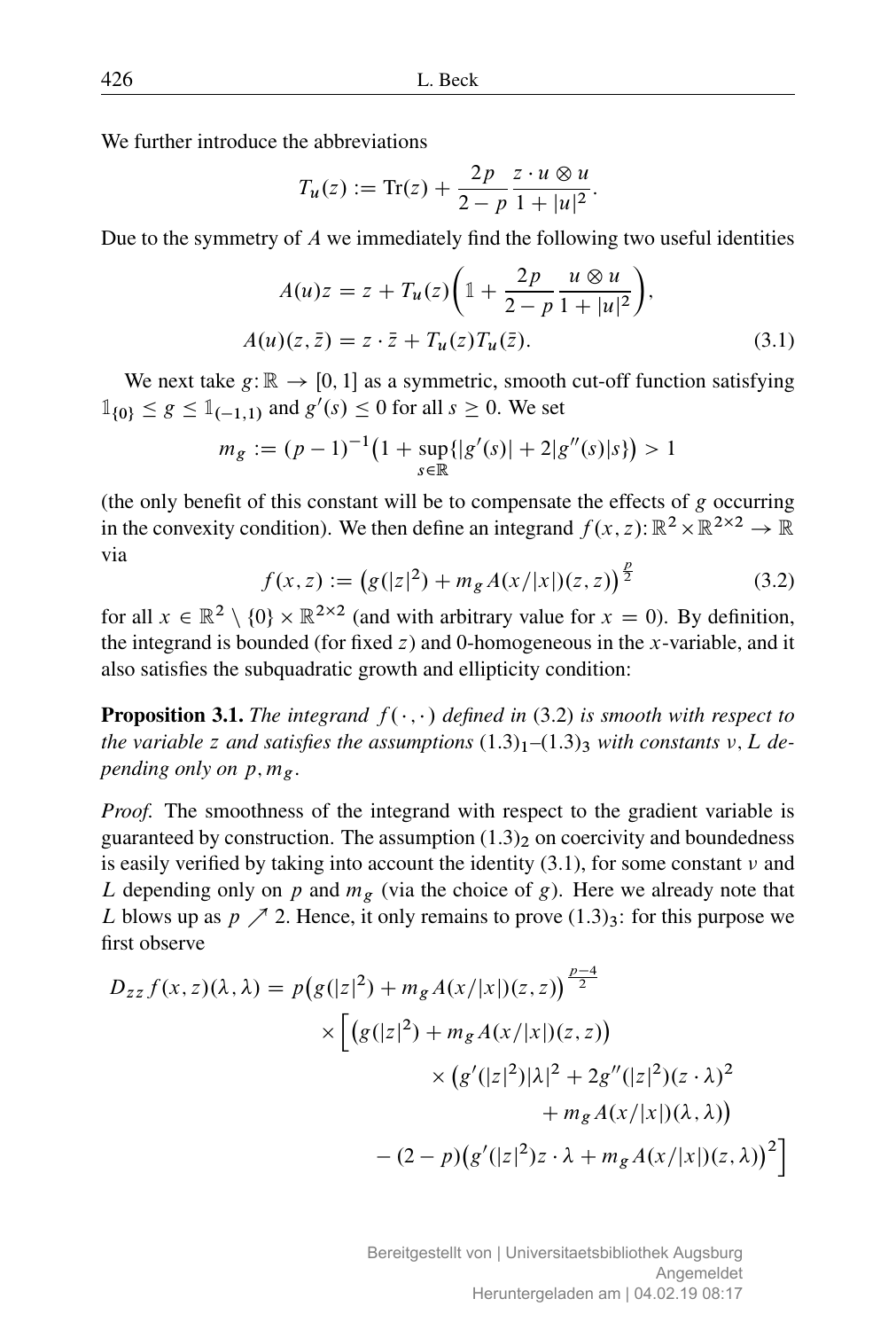for all  $x \in \mathbb{R}^2 \setminus \{0\}$  and  $z, \lambda \in \mathbb{R}^{2 \times 2}$ . The second inequality in  $(1.3)$ <sub>3</sub> then follows immediately from (3.1), whereas for the first one we need to take advantage of the Cauchy–Schwarz inequality, of  $g'(s) \leq 0$  for all  $s \geq 0$ , and of the definition of the constant  $m<sub>g</sub>$  to infer

$$
D_{zz} f(x, z)(\lambda, \lambda) \ge p(g(|z|^2) + m_g A(x/|x|)(z, z))
$$
  
\n
$$
\times \left[ (g(|z|^2) + m_g A(x/|x|)(z, z)) \times ((m_g - |g'(|z|^2) - 2|g''(|z|^2)||z|^2)A(x/|x|)(\lambda, \lambda)) - (2 - p)m_g^2 A(x/|x|)(z, z)A(x/|x|)(\lambda, \lambda) \right]
$$
  
\n
$$
\ge p(g(|z|^2) + m_g A(x/|x|)(z, z)) \frac{p-2}{2} A(x/|x|)(\lambda, \lambda)
$$
  
\n
$$
\ge c^{-1}(p, m_g)(1 + |z|^2) \frac{p-2}{2} |\lambda|^2.
$$

This completes the proof of the proposition.

The regularity of f also allows us to study the Euler–Lagrange system for  $\mathcal{F}[\cdot]$ with integrand  $(3.2)$ , which is given by

$$
\text{div}\Big[\Big(g(|Du|^2) + m_g A(x/|x|)(Du, Du)\Big)^{\frac{p-2}{2}}\times \Big(g'(|Du|^2)Du + m_g A(x/|x|)Du\Big)\Big] = 0.
$$
\n(3.3)

Due to the convexity of  $f$  minimizers and critical points of the functional  $(1.2)$ indeed coincide. This fact is now exploited to determine a discontinuous minimizer u, which in particular demonstrates that both the singular sets of u and of Du are not empty. Moreover, by the strict convexity u is even the unique minimizer with respect to its own boundary values.

**Proposition 3.2.** Assume  $\Omega = B \subset \mathbb{R}^2$ ,  $p \in (1, 2)$ , and let  $u: B \to \mathbb{R}^2$  be given  $by u(x) = x/|x|$ . Then  $u \in W^{1,p}(B, \mathbb{R}^2) \cap L^{\infty}(B, \mathbb{R}^2)$ , and u is the unique min*imizer of the functional* (1.2) *with integrand*  $f(\cdot, \cdot)$  *defined in* (3.2) *among all functions in the class*  $u + W_0^{1,p}$  $\binom{1,p}{0}$   $(B, \mathbb{R}^2)$ .

*Proof.* We start with some preliminary observations and calculations: we note that u is smooth in  $\mathbb{R}^2 \setminus \{0\}$  and  $|u|$  is bounded by 1. Furthermore, for all  $x \in \mathbb{R}^2 \setminus \{0\}$ and every  $\kappa \in \{1, 2\}$  we find

$$
2\sum_{i\in\{1,2\}}u_i D_{\kappa} u_i = D_{\kappa}|u|^2 = 0.
$$

 $\Box$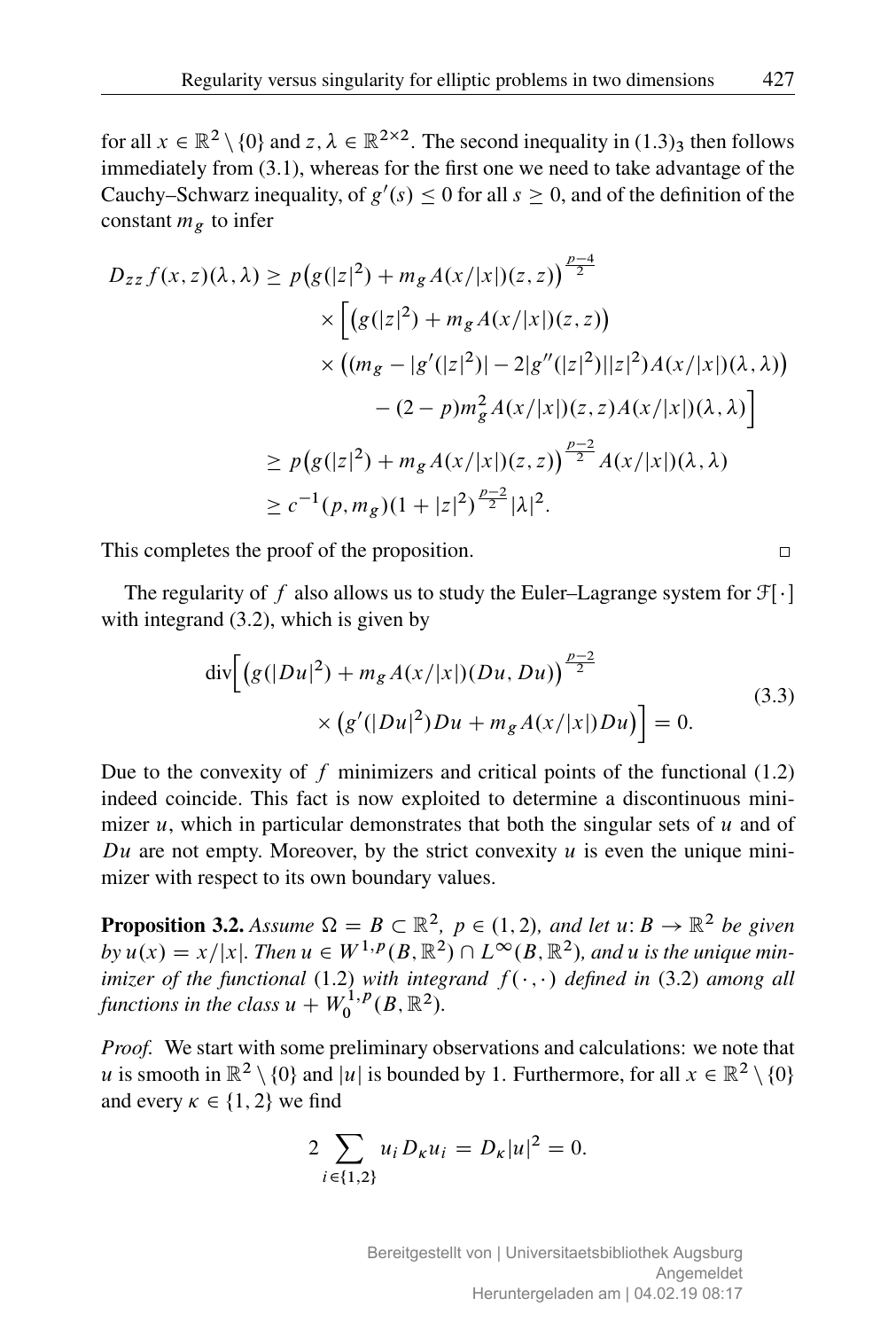We next calculate for all  $x \in \mathbb{R}^2 \setminus \{0\}$ 

$$
Du(x) = \frac{1}{|x|} - \frac{x \otimes x}{|x|^3} \quad \text{with } |Du| = \text{Tr}(Du) = |x|^{-1},
$$

$$
A(x/|x|)Du = \frac{21}{|x|} + \frac{2(p-1)}{(2-p)} \frac{x \otimes x}{|x|^3},
$$

$$
A(x/|x|)(Du, Du) = |Du|^2 + \text{Tr}(Du)^2 = 2|x|^{-2}.
$$

From the first line we immediately obtain  $u \in W^{1,p}(B,\mathbb{R}^2)$  and  $|Du(x)| \ge 1$  for all  $x \in B \setminus \{0\}$ , which implies  $g(|Du|^2) = 0$ . In order to verify that u a minimizer we start by recalling the identity  $div(|x|^{-n-1}x \otimes x) = 0$  for all  $x \in \mathbb{R}^n \setminus \{0\}$ . Applying this in the two-dimensional case, we hence arrive at

$$
\begin{split} \operatorname{div} & \left[ \left( g(|Du|^2) + m_g A(x/|x|) (Du, Du) \right)^{\frac{p-2}{2}} \right. \\ & \qquad \qquad \times \left( g'(|Du|^2) Du + m_g A(x/|x|) Du \right) \right] \\ & = 2^{\frac{p-2}{2}} m_g^{\frac{p}{2}} \sum_{\kappa \in \{1,2\}} \frac{d}{dx_\kappa} \left[ |x|^{2-p} \left( A(x/|x|) Du \right)^{\kappa} \right] \\ & = 2^{\frac{p-2}{2}} m_g^{\frac{p}{2}} \left[ (2-p) \frac{x}{|x|^p} \left( \frac{2}{|x|} + \frac{2(p-1)}{2-p} \frac{x_1^2 + x_2^2}{|x|^3} \right) + |x|^{2-p} 2 \operatorname{div} \frac{1}{|x|} \right] \\ & = 2^{\frac{p-2}{2}} m_g^{\frac{p}{2}} \left[ (2-p) \frac{x}{|x|^{p+1}} \frac{2}{2-p} + |x|^{2-p} \frac{-2x}{|x|^3} \right] = 0. \end{split}
$$

Therefore, observing that the expression in the divergence on the left-hand side of the previous equality belongs to  $W^{1,1}(B, \mathbb{R}^{2\times 2})$ , we derive from the integration by parts formula that  $u$  is a weak solution to the Euler–Lagrange system (3.3) to  $(1.2)$ , which means that u is a critical point. The strict convexity of f then yields the minimization property and the uniqueness, and this concludes the proof.  $\Box$ 

In particular, the Euler–Lagrange system (3.3) has a discontinuous solution (with coefficients still depending only on the independent and the gradient variable). Moreover, we may also take advantage of the particular structure of the integrand or the coefficients above, in the sense that the  $x$ -dependence occurs only in terms of  $x/|x|$ , i.e. of the minimizer itself. Expressing the x-dependence through the known solution (and omitting the  $g'$ -term which anyway vanishes for u) leads to the following definition of coefficients  $a(u, z)$ :  $\mathbb{R}^2 \times \mathbb{R}^{2 \times 2} \to \mathbb{R}^{2 \times 2}$  by

$$
a(u, z) := (g(|z|^2) + m_g A(u)(z, z))^{\frac{p-2}{2}} A(u)z
$$
 (3.4)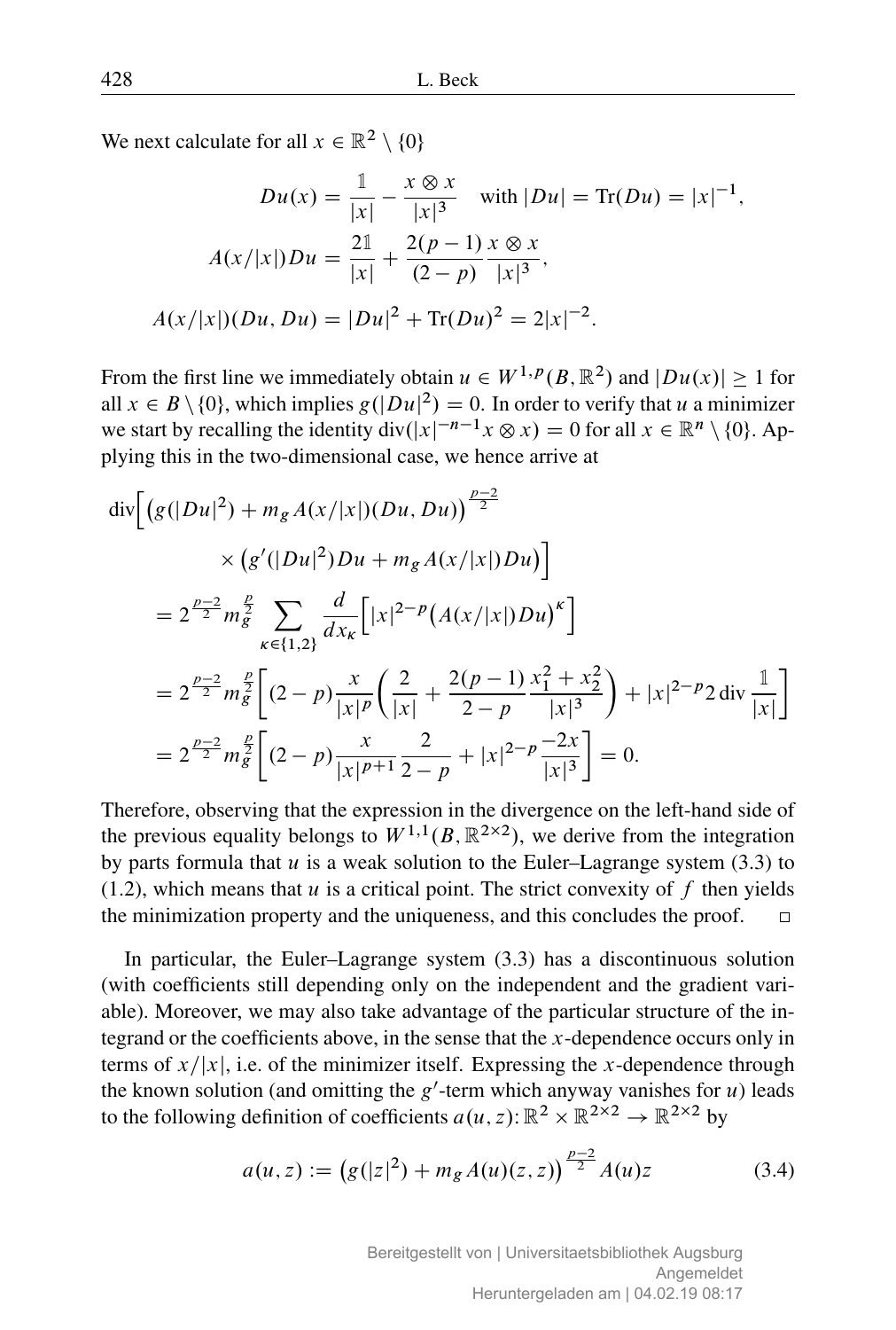for all  $(u, z) \in \mathbb{R}^2 \times \mathbb{R}^{2 \times 2}$ . We deduce essentially from Proposition 3.1 that these coefficients have the correct behavior concerning growth and ellipticity, and we further prove a continuity assumption with respect to the  $u$ -variable:

**Proposition 3.3.** The coefficients  $a(\cdot, \cdot)$  defined in (3.4) are smooth with respect *to the variable z and satisfy the assumptions*  $(1.4)$  *with constants*  $\nu$ , L *depending only on*  $p, m_g$  *and with*  $\alpha = 1$ *.* 

*Proof.* We first observe that the coefficients are smooth in the gradient variable by definition and choice of the cut-off function g. We now use  $p < 2$  and the boundedness of the bilinear form  $A$  (by a constant depending only on  $p$ , independently of  $u$ ) to find

$$
|a(u, z)| \le c(p, m_g)(1 + |z|)^{p-1},
$$

where the constant  $c(p, m_g)$  blows up as  $p \nearrow 2$ . Furthermore, the boundedness and ellipticity of  $D_z a(u, z)$  is proved as in Proposition 3.1 (with the slight simplification that the second derivative of g does not appear any more). Thus, the assumptions  $(1.4)$ <sub>2</sub> and  $(1.4)$ <sub>3</sub> hold true, and it only remains to verify the continuity condition  $(1.4)<sub>4</sub>$ : here we note that the bilinear form  $A(u)$  is differentiable with respect to u with bounded derivatives. Therefore, also  $a(u, z)$  is differentiable with respect to u, and  $a(u, z)$  and  $D_u a(u, z)$  are bounded by  $c(p, m_g)(1 + |z|)^{p-1}$ . Distinguishing the cases  $|u - \bar{u}| > 1$  and  $|u - \bar{u}| < 1$ , we hence end up with

$$
|a(u, z) - a(\bar{u}, z)| \le c(p, m_g) \min\{|u - \bar{u}|, 1\} (1 + |z|)^{p-1}
$$

for all  $u, \bar{u} \in \mathbb{R}^2$  and all  $z \in \mathbb{R}^{2 \times 2}$ . Thus, the assumptions in (1.4) are satisfied with the asserted dependencies.  $\Box$ 

**Remark 3.4.** We emphasize that the ellipticity ratio  $L/v$  of the coefficients  $a(\cdot, \cdot)$ blows up as  $p \nearrow 2$  by definition of the bilinear form A, and this property is indeed necessary for the construction of an elliptic system with a discontinuous weak solution in view of the existence of the "critical" exponent  $p_1$  in Theorem 1.2 (the higher integrability exponent  $q > p$  for Du depends only on the structure data; in particular, the difference  $q - p$  approaches zero as the ellipticity ratio  $L/\nu$ blows up).

It is now an easy consequence of Proposition 3.2 that there exists a discontinuous weak solution – namely the function  $x/|x|$  as above – to the homogeneous system related to the coefficients given by  $(3.4)$ . Hence, we have an example of a system satisfying the assumptions (1.4) and admitting a weak solution with nonempty singular sets.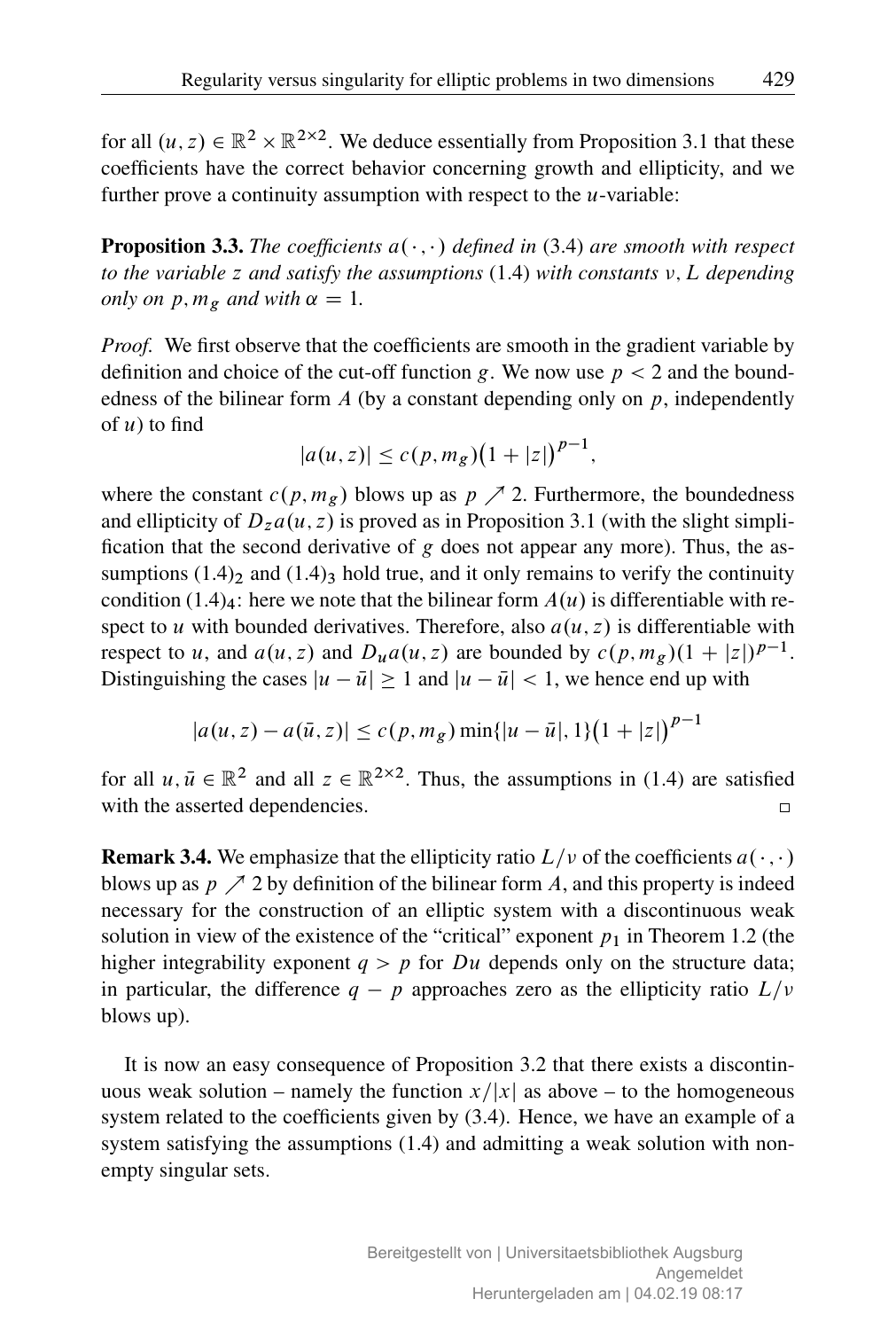**Theorem 3.5.** Assume  $p \in (1, 2)$  and let  $u: \mathbb{R}^2 \supset B \to \mathbb{R}^2$  be given by  $u(x) =$  $x/|x|$ . Then  $u \in W^{1,p}(B,\mathbb{R}^2) \cap L^{\infty}(B,\mathbb{R}^2)$ , and u is a weak solution of the sys*tem*

$$
\operatorname{div} a(u, Du) = 0 \quad \text{in } B,\tag{3.5}
$$

*with coefficients*  $a(\cdot, \cdot)$  *defined in* (3.4)*.* 

*Proof.* We observe that the choice  $u(x) = x/|x|$  implies

$$
a(u, Du) = D_z f(\cdot, Du)
$$

with  $f$  taken from (3.2). Thus the assertion follows from Proposition 3.2, where div  $D_z f(\cdot, Du) = 0$  was calculated.  $\Box$ 

Remark. The theorem also provides an example that the fractional differentiability  $Du \in W^{\alpha,p}$  cannot be obtained in the general subquadratic case for weak solutions to elliptic systems depending also explicitly on the solution itself.

Remark. The question remains open whether or not there exists a discontinuous minimizer of a variational integral  $\mathcal{F}[\cdot]$  with an integrand satisfying all the assumptions (1.3). Instead of replacing  $x/|x|$  in the coefficients in the Euler– Lagrange equation (3.3) by  $u$ , we could also have argued on the level of the integrand (3.2), defining

$$
\tilde{f}(u,z):=\left(g(|z|^2)+m_g\,A(u)(z,z)\right)^{\frac{p}{2}}
$$

for all  $(u, z) \in \mathbb{R}^2 \times \mathbb{R}^{2 \times 2}$  and then studying minimizers of the associated variational integral. It is then easy to check that the function  $x/|x|$  is still a critical point, but due to the lack of convexity of the integrand with respect to the  $u$ -variable this does not necessarily imply the minimization property – and hence it does not lead in a straightforward way to a counterexample to full regularity for minimizers. So far it is not clear if minimality holds (as in the quadratic case for large  $n$  for which Giusti and Miranda were able to take advantage of the Euler–Lagrange equation) or not.

#### Bibliography

- [1] E. Acerbi and N. Fusco, A regularity theorem for minimizers of quasiconvex integrals, *Arch. Ration. Mech. Anal.* 99 (1987), 261–281.
- [2] R. A. Adams, *Sobolev Spaces*, Academic Press, New York, 1975.
- [3] L. Beck, Partial Hölder continuity for solutions of subquadratic elliptic systems in low dimensions, *J. Math. Anal. Appl.* 354 (2009), no. 1, 301–318.
- [4] L. Beck, Boundary regularity results for variational integrals, *Q. J. Math.* 62 (2011), no. 4, 791–824.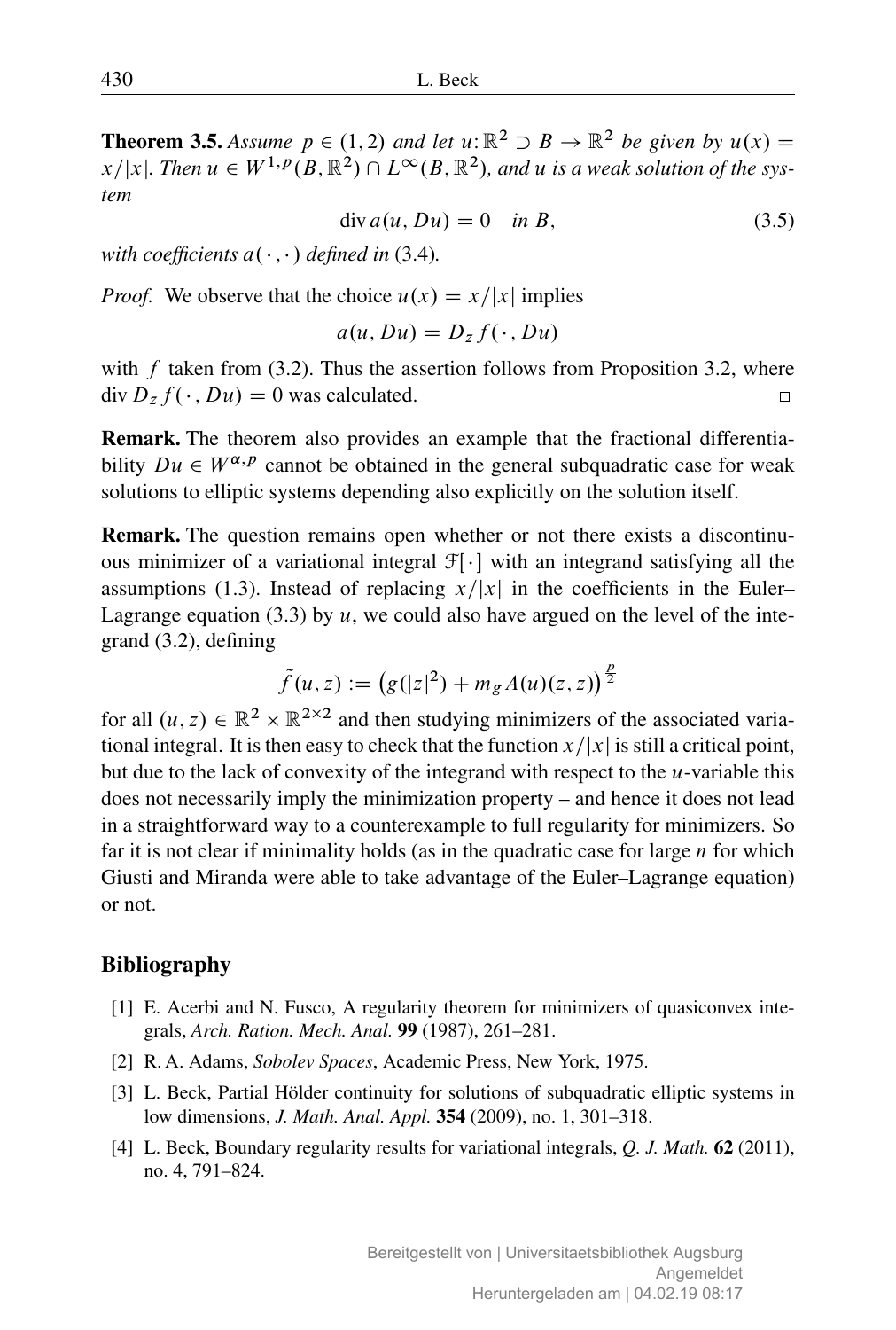- [5] S. Campanato, Hölder continuity and partial Hölder continuity results for  $W^{1,q}$ -solutions of non-linear elliptic systems with controlled growth, *Rend. Sem. Mat. Fis. Milano* 52 (1982), 435–472.
- [6] S. Campanato, A maximum principle for nonlinear elliptic systems: Boundary fundamental estimates, *Adv. Math.* 66 (1987), 291–317.
- [7] S. Campanato, Elliptic systems with non-linearity  $q$  greater or equal to two. Regularity of the solution of the Dirichlet problem, *Ann. Mat. Pura Appl. (4)* 147 (1987), 117–150.
- [8] E. De Giorgi, Un esempio di estremali discontinue per un problema variazionale di tipo ellittico, *Boll. Unione Mat. Ital. (4)* 1 (1968), 135–137.
- [9] F. Duzaar, J. Kristensen and G. Mingione, The existence of regular boundary points for non-linear elliptic systems, *J. Reine Angew. Math.* 602 (2007), 17–58.
- [10] L. C. Evans, Quasiconvexity and partial regularity in the calculus of variations, *Arch. Ration. Mech. Anal.* 95 (1986), 227–252.
- [11] N. Fusco and J.E. Hutchinson,  $C^{1,\alpha}$  partial regularity of functions minimising quasiconvex integrals, *Manuscripta Math.* 54 (1985), 121–143.
- [12] M. Giaquinta, *Multiple Integrals in the Calculus of Variations and Nonlinear Elliptic Systems*, Princeton University Press, Princeton, 1983.
- [13] M. Giaquinta and G. Modica, Almost-everywhere regularity results for solutions of non linear elliptic systems, *Manuscripta Math.* 28 (1979), 109–158.
- [14] M. Giaquinta and G. Modica, Partial regularity of minimizers of quasiconvex integrals, *Ann. Inst. H. Poincaré Anal. Non Linéaire* 3 (1986), 185–208.
- [15] E. Giusti and M. Miranda, Sulla regolarità delle soluzioni deboli di una classe di sistemi ellitici quasi-lineari, *Arch. Ration. Mech. Anal.* 31 (1968), 173–184.
- [16] E. Giusti and M. Miranda, Un esempio di soluzioni discontinue per un problema di minimo relativo ad un integrale regolare del calcolo delle variazioni, *Boll. Unione Mat. Ital. (4)* 1 (1968), 219–226.
- [17] J. F. Grotowski, Boundary regularity results for nonlinear elliptic systems, *Calc. Var. Partial Differential Equations* 15 (2002), 353–388.
- [18] W. Hao, S. Leonardi and J. Nečas, An example of irregular solution to a nonlinear Euler–Lagrange elliptic system with real analytic coefficients, *Ann. Sc. Norm. Super. Pisa Cl. Sci. (4)* 23 (1996), 57–67.
- [19] R. Hardt, F. Lin and C. Wang, The p-energy minimality of  $x/|x|$ , *Comm. Anal. Geom.* 6 (1998), no. 1, 141–152.
- [20] M. C. Hong, On the minimality of the p-harmonic map  $\frac{x}{|x|}: B^n \to S^{n-1}$ , *Calc. Var. Partial Differential Equations* 13 (2001), no. 4, 459–468.
- [21] J. Kristensen and G. Mingione, The singular set of minima of integral functionals, *Arch. Ration. Mech. Anal.* 180 (2006), no. 3, 331–398.